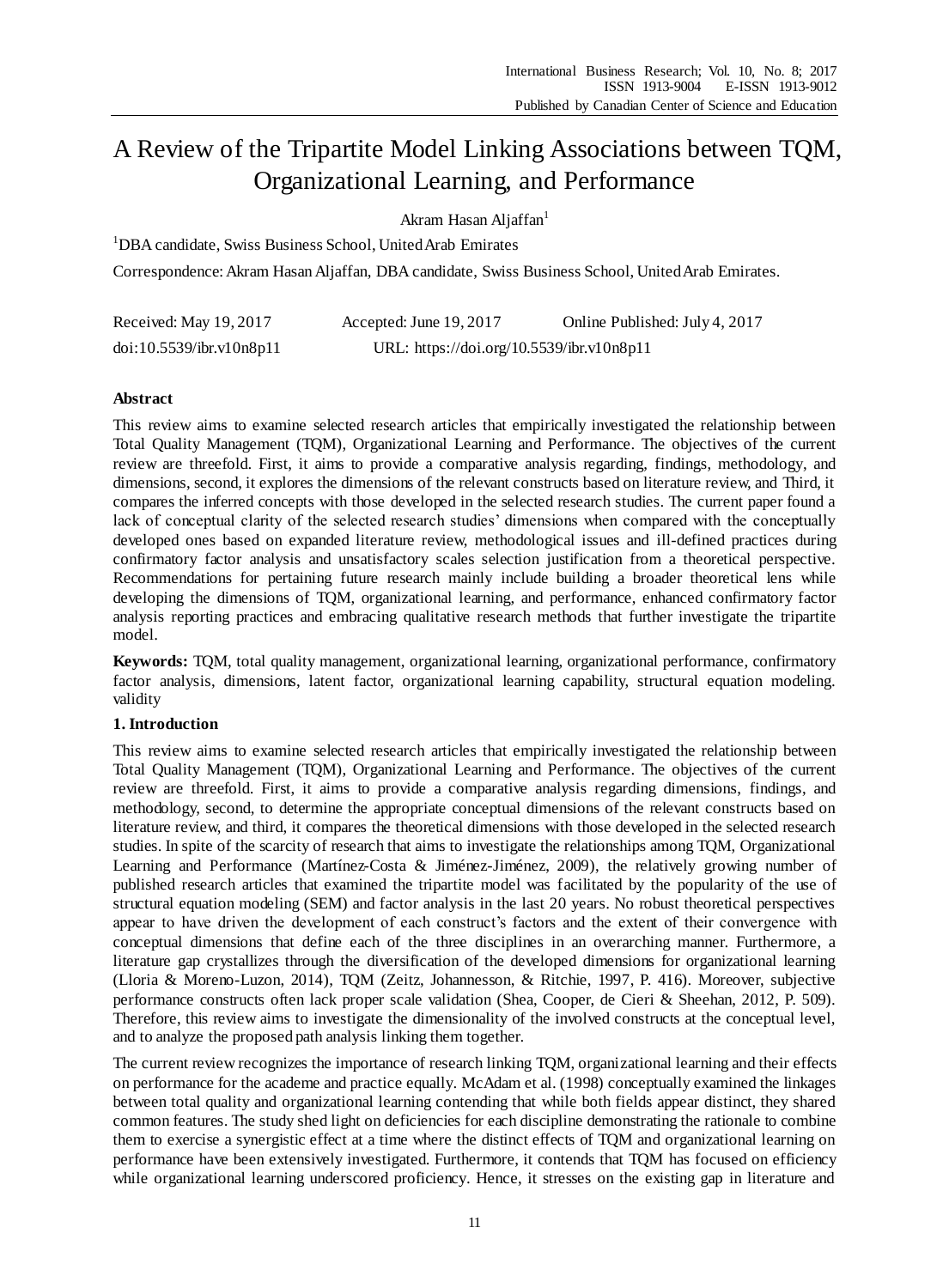industry in exploring approaches that combine both fields. Several scholars highlighted the pervading gap between continuous improvement and organizational learning on both conceptual and empirical levels (Yoram, Rami, & Zvi, 1997; Sun, Ho, & Ni. 2008). Therefore, this review serves as a guide for appropriate research methodology and constructs dimensionality. In the same vein, it draws on the practical implications of its findings for the practitioners and scholars to stimulate the proposition of novelty frameworks to integrate both TQM and organizational learning creating a synergistic effect on performance.

At the outset, the current review sets out to evaluate the theoretical basis that links the three concerned fields and examine the dimensions/factors used as proxies to construct each discipline on the conceptual level. The review proceeds as follows: First, it examines selected research papers that empirically investigated the relationships within the triad "TQM-Organizational learning –Performance" concerning the findings, dimensions, and methodology. Second, a literature review of the conceptual dimensionality of each of the three constructs will follow, and finally, the findings will be cross-validated with the proposed factors within the selected articles. The objectives of the current review are:

- What are the relevant research results that involve the nature of the relationships among TQM, organizational learning, and performance?
- What is the quality of the methodology used while developing the research designs and methods of the selected articles involving the tripartite model?
- What are the most appropriate and comprehensive dimensions for each of the constructs: TQM, organizational learning, and performance?
- What are the conceptual linkages between TQM and organizational learning?

# *1.1 Theoretical Framework*

While aiming to seek an understanding of the conceptual background that shapes the tripartite model, this review suggests an existing performance management and measurement framework named TPS. According to Rampersad (2003), TPS (total performance scorecard) conceptualizes the interplay of experiential learning and TQM emphasizing three essential axioms: personal and organizational competence development, learning and improvement which all serve as the primary purposes of the proposed theory. Furthermore, while TPS principal functions intersect at knowledge zone, it encompasses six principles: Focus on Customer satisfaction, passion, and enjoyment, consistent personal and organizational objectives, ethical and fact based behavior, process orientation and concentration on a consistent improvement, learning, and development. Each principle hybridizes components of TQM and experiential learning. For instance, the notion of PDCA (Plan, do, check and act) learning as a tool that drives learning during continuous improvements processes sustains considering errors as opportunities. This philosophy merged TQM with organizational learning concepts by combining action learning with quality practices.

Drawing on the fundamental principles of TPS framework, customer focus, continuous improvement, employees' engagement and top management support serve as pillars to the TQM concept while experiential learning derives knowledge evolution. In the same vein, efficiency and effectiveness of the structures, processes, and stakeholders (employees and customers, supplier) shape the performance domain. Consequently, theses conclusions shall direct the critical analysis of the subsequent dimensional literature review for TQM, organizational learning, and performance. TPS framework entails a behaviorally based learning that state that learning occurs only through a change in behavior. It also emphasizes that learning starts with individuals, which corresponds with the ontological views of Nonaka's (1994) theory of knowledge creation. Furthermore, it accounts for the types of learning exploration and exploitation that have been extensively studied by March (1991). Finally, the principle "process orientation" resonates with the learning sub-processes of (Crossan, Lane & White, 1999).

The paper's structure proceeds as follows: Section one provides an overview of the findings and methodology review of the selected articles. Section two develops the relevant dimensions based on literature review of existing research using the theoretical framework (Total performance Scorecard). Finally, the review paper discusses the findings and how they relate to the proposed models in the selected publications.

# **2. Method**

A simultaneous search for the terms TQM, organizational learning, and performance was conducted using Business Source Complete, Emerald Insight, JStore, and Elsevier limiting the search results to Business as a subject and English publications and refining the results to include the term "empirical research" reveals twenty results. After a careful examination of the abstracts, eight research papers were selected. While all selected articles developed TQM as an exogenous variable, the endogenous variables included varied forms of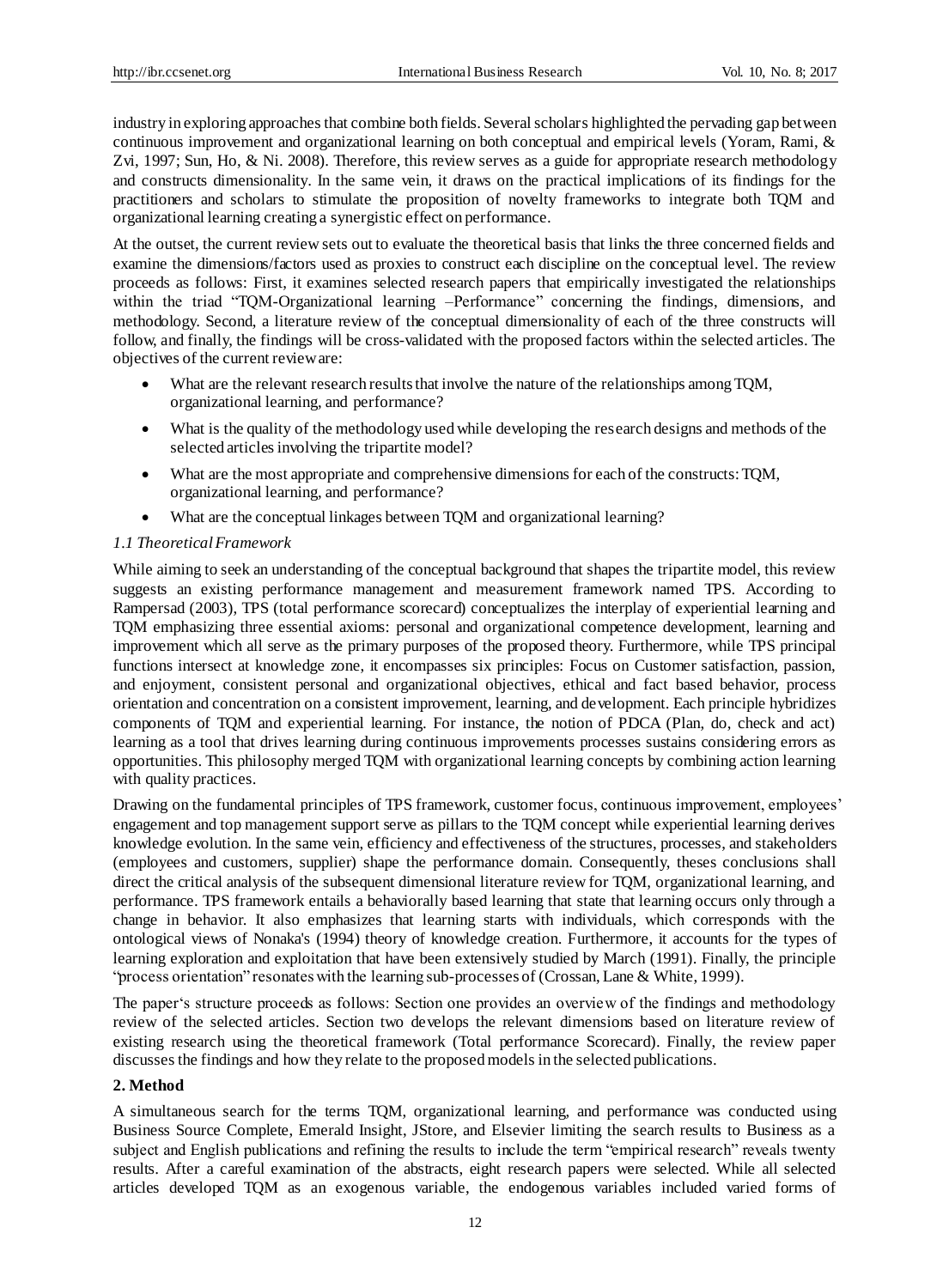organizational learning (organizational learning capacity) and performance constructs (financial, innovation, business, market and organizational performance).

# *2.1 Overview of the Articles' Findings*

Table 1 summarizes the seven selected articles which constitute the scope of the current review along with the affected industries. While all chosen papers studied TQM as an independent or exogenous variable, organizational learning and performance, as endogenous variables, were researched in different variants, for example, Financial, non-financial business and organizational performance, and organizational learning capability (OLC) and learning orientation. Other research articles included additional variables e.g. business innovativeness (Akgün, Imamoglu, Keskin & Kocoglu, 2014). The most common control variables were respondent seniority, position and age, firm, size and industry type. In the context of the current review's purview, all the selected articles demonstrated empirically that TQM and any variant of organizational learning positively correlated with performance. The total mediating effect of organizational learning or its related variable was mostly verified with statistical significance except for one study which suggested a partial mediating effect (Hung, Lien, Yang, Wu, & Kuo, 2011).

|  |  | Table 1. Selected research articles and their findings |  |  |  |  |
|--|--|--------------------------------------------------------|--|--|--|--|
|--|--|--------------------------------------------------------|--|--|--|--|

| Article                                          | Control variables                                  | Main findings                                                                               |
|--------------------------------------------------|----------------------------------------------------|---------------------------------------------------------------------------------------------|
|                                                  |                                                    | TQM affects positively organizational learning                                              |
| (Hung, Lien, Yang, Wu,                           | Total sales volume, the size of the                | and Innovation performance.                                                                 |
|                                                  | organization, age of firms, and sub-type of        | Organizational learning, acting as a partial                                                |
| & Kuo, 2011)                                     | industrial classification in high-tech industries. | mediator, affects Innovation performance                                                    |
|                                                  |                                                    | positively.                                                                                 |
|                                                  |                                                    | TQM affects positively organizational learning                                              |
|                                                  |                                                    | capability (OLC) and business innovativeness.                                               |
|                                                  |                                                    | OLC positively impacts business                                                             |
| (Akgün et al., 2014)                             | Firm size                                          | innovativeness.                                                                             |
|                                                  | Manufacturing type and respondent position.        | Business innovativeness affects financial                                                   |
|                                                  |                                                    | performance.                                                                                |
|                                                  |                                                    | OLC and business innovativeness mediate                                                     |
|                                                  |                                                    | TQM-financial performance constructs.                                                       |
| (Mahmood, Qadeer, and                            | Firm's age and size                                | TQM and OLC affects performance positively                                                  |
| Ahmad, 2015)                                     |                                                    | Organizational learning mediates TQM and                                                    |
|                                                  |                                                    | OLC relationship.                                                                           |
|                                                  |                                                    | Both TQM and organizational learning affect                                                 |
| (Lee & Lee, 2014)                                | Gender, educational attainment, position,          | positively business performance while                                                       |
|                                                  | industry type and seniority                        | organizational learning plays the role of a                                                 |
|                                                  |                                                    | mediator                                                                                    |
| (Jim énez-Jim énez et al.,                       | The age, size (number of employees), and the       | Exploration capability positively affects                                                   |
| 2015)                                            | degree of internationalization of the company      | organizational performance                                                                  |
|                                                  |                                                    | TQM is positively related to both learning                                                  |
| (Lam et al., 2011)                               | Position, company size, Certification status       | orientation and market performance.                                                         |
|                                                  |                                                    | Mediating effect of learning orientation was                                                |
|                                                  |                                                    | insignificant<br>TQM affects positively organizational learning                             |
| (Mart nez-Costa $\&$                             |                                                    |                                                                                             |
| Jim énez-Jim énez, 2008)                         | Firms size, sector and performance                 | and performance.                                                                            |
|                                                  |                                                    | Organizational learning affects performance.<br>Organizational learning and performance are |
| (Mart nez-Costa $\&$<br>Jim énez-Jim énez, 2009) | sector, age, and size of firms                     |                                                                                             |
|                                                  |                                                    | positively correlated.                                                                      |
|                                                  |                                                    | TQM and organizational learning are related.<br>TQM affects performance via a direct and    |
|                                                  |                                                    |                                                                                             |
|                                                  |                                                    | indirect effect through organizational learning                                             |

#### *2.2 Dimensionality*

Table 2 shows the factors that were validated using confirmatory factor analysis for each construct. Most of the studied research papers developed diversified models to represent TQM, organizational learning, and performance following a relatively satisfactory conceptual review of relevant literature. The following studies proposed a singleton dimensional approach for at least one construct. For example (Mahmood et al., 2015) for organizational learning capability, (Lam et al., 2011) for market performance and organizational learning, (Martínez-Costa & Jimenez-Jimenez,2008, 2009) for TQM and performance, Jiménez-Jiménez and (Mart ínez-Costa, 2009) for TQM and organizational learning. While TQM dimensions ranged from one to seven, the most common factors among the multidimensional models were; customer focus (involvement), continuous improvement, process management and top management support. Organizational learning construct expressed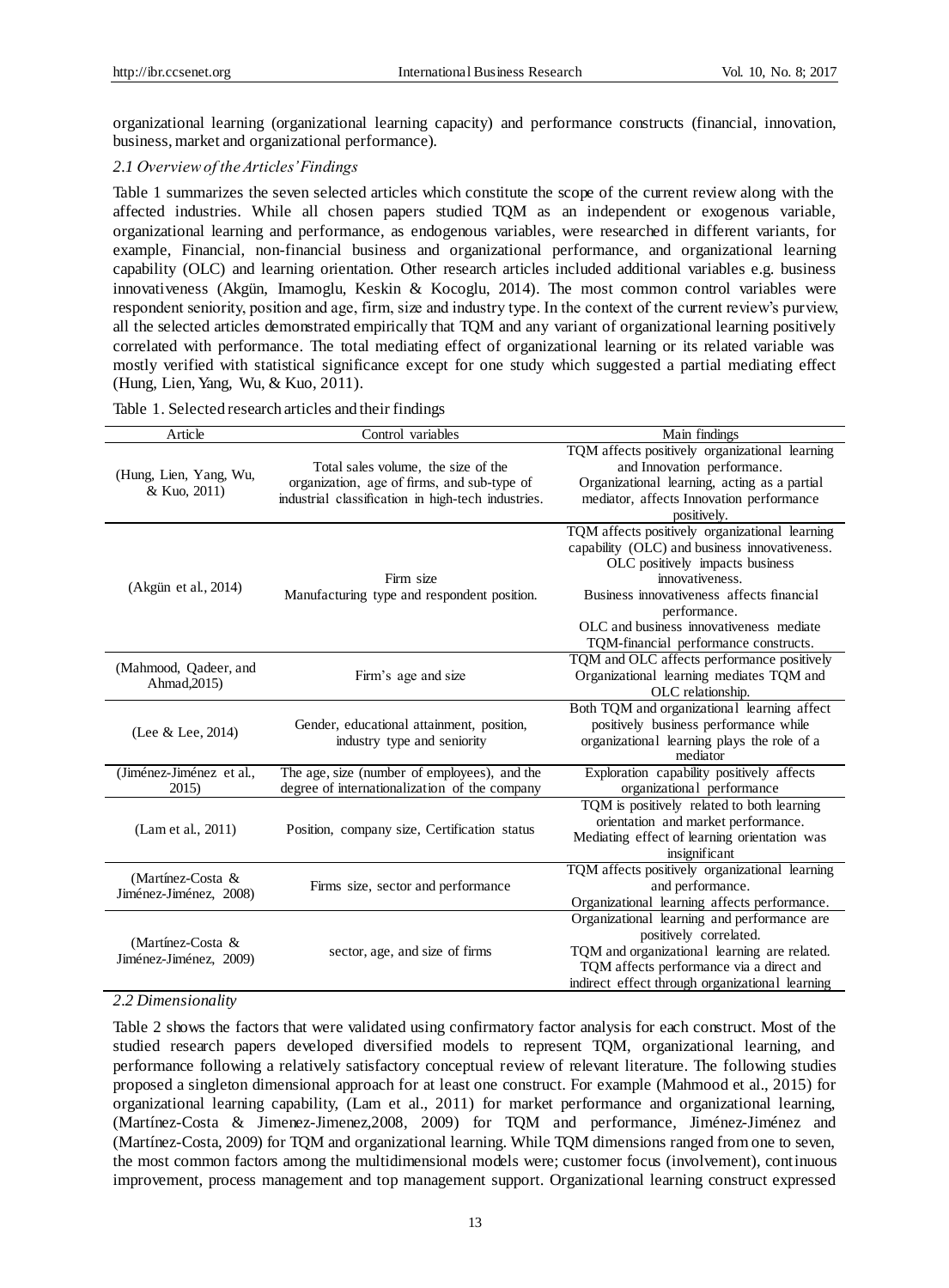the broadest dimensional variation with a range of two to four factors. It is worthy to stratify these constructs based on the technical and social perspective that often predominate the conception of organizational learning or any of its related fields (OLC, Learning orientation). The technical view entails the identification, coding, storage, and analysis of information while social view stresses on the people sense making on how and what to learn through experiences (Easterby-Smith, Araujo & Burgoyne, 1999). Having said that, most of the proposed organizational learning constructs rather undergird aspects of the social view while Mart nez-Costa  $\&$ Jimenez-Jimenez (2009) developed a technical view of the discipline drawing on Huber's (1991) organizational learning stages.

Most of the selected articles adopted the subjective measurement (perceived by key informants e.g. executives, CEO, directors, and managers or employees). Performance factors were mostly financial (profitability, revenue) with one or more dimensions or non-financial (market share, customer satisfaction, employee productivity, quality product). Other scholars classified performance as either objective or judgmental (Mahmood et al., 2015).

|                                                                                                                                                                                                                   | Factors / Items                                                                                                                       |                                                                                                                                                                                                                |
|-------------------------------------------------------------------------------------------------------------------------------------------------------------------------------------------------------------------|---------------------------------------------------------------------------------------------------------------------------------------|----------------------------------------------------------------------------------------------------------------------------------------------------------------------------------------------------------------|
| <b>TQM</b>                                                                                                                                                                                                        | Organizational learning/OLC                                                                                                           | Performance                                                                                                                                                                                                    |
| Top management support, employee<br>involvement,<br>continuous improvement, and customer<br>focus<br>16 items<br>(Hung et al., 2011)                                                                              | Learning culture and learning<br>strategy<br>9 items                                                                                  | product innovation, process innovation, and<br>overall organizational innovation<br>16 items                                                                                                                   |
| Process management, leadership,<br>customer focus, strategic planning,<br>information analysis and people<br>management.<br>24 items<br>(Akgün et al., 2014)                                                      | OLC Managerial commitment,<br>systems perspective, openness and<br>experimentation, knowledge<br>transfer and integration<br>13 items | Financial performance:<br>Return on investment. Gross margin<br>Earnings<br>3 items                                                                                                                            |
| Top management support, employee<br>involvement, continuous improvement,<br>and customer focus<br>41 items<br>(Mahmood, Qadeer & Ahmad, 2015)                                                                     | One dimension<br>Ten items                                                                                                            | Organizational performance: objective<br>performance and judgmental performance.<br>11 items                                                                                                                   |
| Customer focus, continuous<br>improvement, process management and<br>service culture<br>19 items<br>(Lee & Lee, 2014)                                                                                             | Learning orientation, information<br>orientation, and team orientation<br>15 items                                                    | Financial performance (total premium<br>revenues, profit after tax, and cost<br>improvement) and non-financial<br>performance (market share, customer<br>satisfaction, and employee productivity)<br>Ten items |
| Top management support, quality<br>information, process management,<br>product design and workforce<br>management, supplier involvement and<br>customer involvement<br>14 items<br>(Jiménez-Jiménez et al., 2015) | Exploration and exploitation<br>learning capabilities<br>Ten items                                                                    | EFQM four results criteria, four dimensions<br>16 items                                                                                                                                                        |
| Leadership, customer focus, strategic<br>planning, human resource management,<br>information and analysis and process<br>management<br>25 items<br>(Lam et al., 2011)                                             | One dimension:<br>learning orientation<br>Six items                                                                                   | One dimension:<br>market performance<br>Six items                                                                                                                                                              |
| One dimension<br>Seven items,<br>(Mart nez-Costa & Jiménez-Jiménez,<br>2008)                                                                                                                                      | Three dimensions: Individual,<br>group and organizational learning<br>18 items                                                        | One dimension<br>Five items                                                                                                                                                                                    |
| One dimension<br>Six items<br>(Mart nez-Costa & Jimenez-Jimenez,<br>2009)                                                                                                                                         | Four dimensions:<br>knowledge acquisition<br>Knowledge internalization and<br>organizational memory<br>25 items                       | Four items, one dimension.                                                                                                                                                                                     |

Table 2. Factors/ Dimensions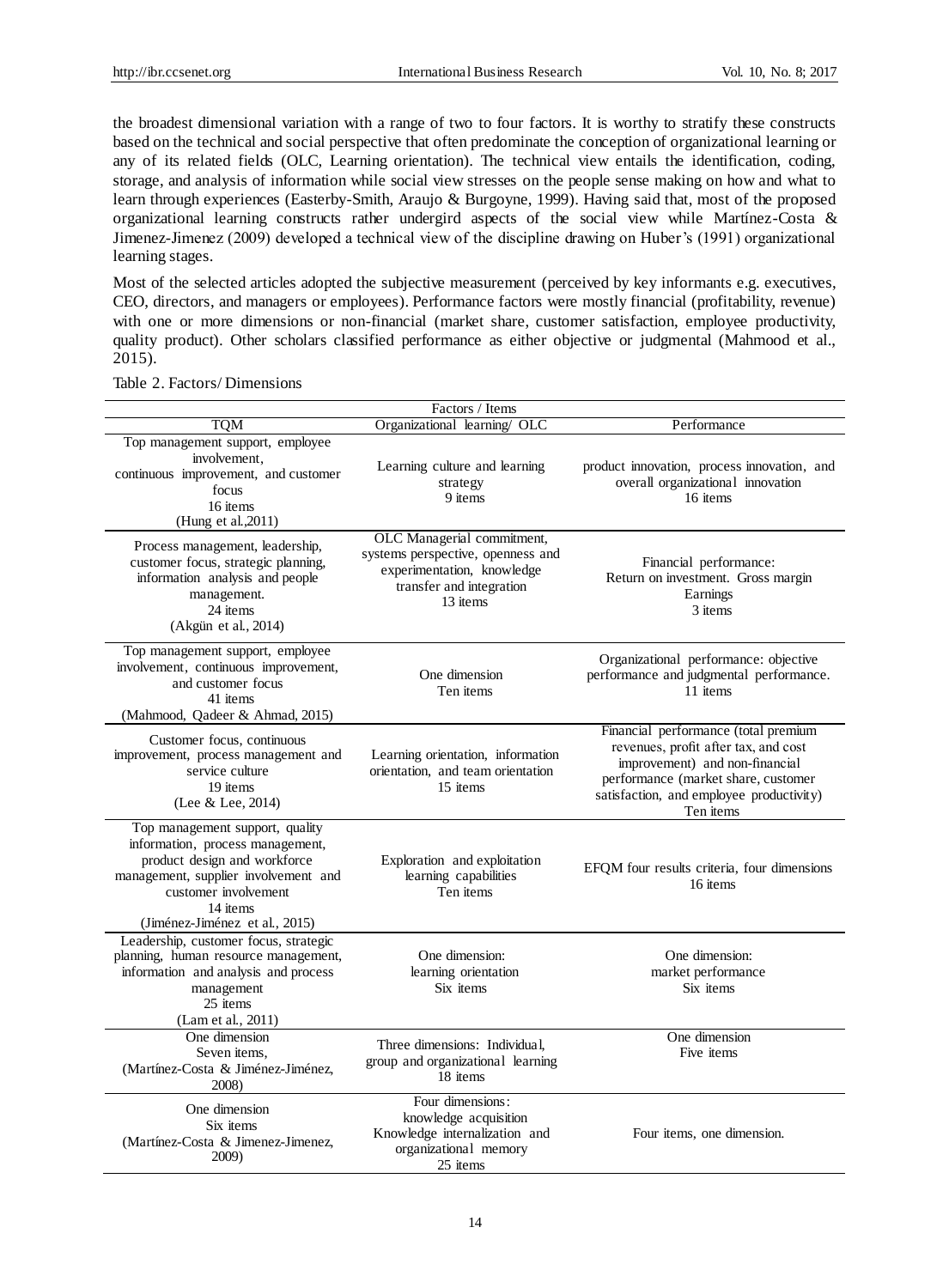#### *2.3 Methodology / Method Analysis*

All the selected articles performed, for the three constructs, first and second-order confirmatory factor analysis (CFA) and SEM except the research conducted by Mahmood, Qadeer and Ahmad (2015) which used hierarchical regression. It is worthy to mention the superiority of SEM over regression while dealing with latent variables. The former accounts for error variance allowing theory -driven measurement errors to covary. In the same vein, as being the second generation multivariate analysis method, SEM allows simultaneous analysis of all variables contrary to multiple regression methods (Brown, 2015). Some of the research has focused on multi-industrial firms (Akgün et al., 2014; Jiménez-Jiménez, Mart ínez-Costa, Martínez-Lorente & Rabeh, 2015; Martínez-Costa & Jiménez-Jiménez, 2008; 2009) and services industries (Lam et al., 2011). Others focused on a single industry such as textile (Mahmood et al., 2015), service industry (Lam et al., 2011), insurance (Lee & Lee, 2014) and high technology (Hung et al., 2011).

## 2.3.1 Scale

Most of the instrumental surveys were self-administered, or interview-based multi-items questionnaires addressed to key informants using individual measurement for performance except the research conducted by (Lee & Lee, 2014) which surveyed regular employees from 17 insurance companies. The majority of the selected articles ran pilot studies for wording adjustments, industry- specific scale customization or validation purposes. Referring to Appendix A, five or six points Likert -scale was the most widely used measurement scale. While primarily relying on previously validated scales, the questionnaires comprised of thirty to fifty items on average. The response rate exhibited a significant variability as high as 89.47% (Lee & Lee, 2014) and low as (Hung et al., 2011).

#### 2.3.2 Technique Analysis

Most of the selected articles used structural equation modeling (SEM) using a variety of statistical software (Lisrel, Amos, EQS). The sample size significantly affects the construct validity and the significance of the results where it is recommended to have 200 as sample size or 20 cases per parameter with a minimum of five to ten cases per parameter (Kline, 2011). The need for a bigger sample size increases with the complexity of the model and with further mediation analysis. The number of the participating key informants ranged from one to four (Jiménez-Jiménez et al., 2015) per organization. It is worthwhile to mention that perceptual measures probe the performance broader than objective measures through both financial and non-financial measures (Wall et al., 2004). However, the latter assumption should extend to a rigorous scale reliability and validity. In fact, Richard, Devinney, Yip and Johnson, 2009) report that while the use of perceptual measurement by key informants is increasingly gaining popularity in the management field, the need for validity and reliability studies is growing.

An examination of the selected articles' methodology found rare analysis of the normality of multivariate data which is an assumption for SEM. According to Brown (2015, pp. 137-138), the normality and detection of outliers for both univariate and multivariate data should precede CFA and SEM. Principle component and Varimax were performed in (Lee & Lee, 2014), this study also tested colinearity using VIF ( Variance inflation factor). A VIF value above ten means serious problem of co-linearity (Gujarati, 1995), in the same vein, the study ( Mahmood et al., 2015) has not tested it despite that multi-colinearity is a breach of multiple regression. Other recommendations include the use of various indices to test the model fit such as (GFI, CFI, TLI, RMSEA, SRMR), the transparent reporting of the items factors loadings and any correlation between factors or between measurement errors).

In parallel lines, modification indices and standardized residuals analysis to examine localized points of ill fit should also be reported. An example of tests for multivariate outliers is Mahalanobis distance (Schinka, Velicer, Wayne, Weiner & Irving, 2003). Referring to SEM, the model identification dictates that the number estimated parameters ( item variances and covariances) must be greater or equal to the number of freely estimated model parameters ( factors loadings, factors variances and covariances and the errors variance-covariance) according to Brown (2015, P. 61). All the studies that used CFA used maximum likelihood minimization function as a method of estimation which is the most widely used method that resides on the variance- covariance concept.

While drawing on the stringent need for a robust scale reliability and validity, Bontis, Crossan, and Hulland (2002) recommend the following steps to ensure reliable and valid measures:

- Overarching item development.
- Pilot study evaluation of the questions and subsequent instrument revision
- Completion of the research using the adjusted questionnaire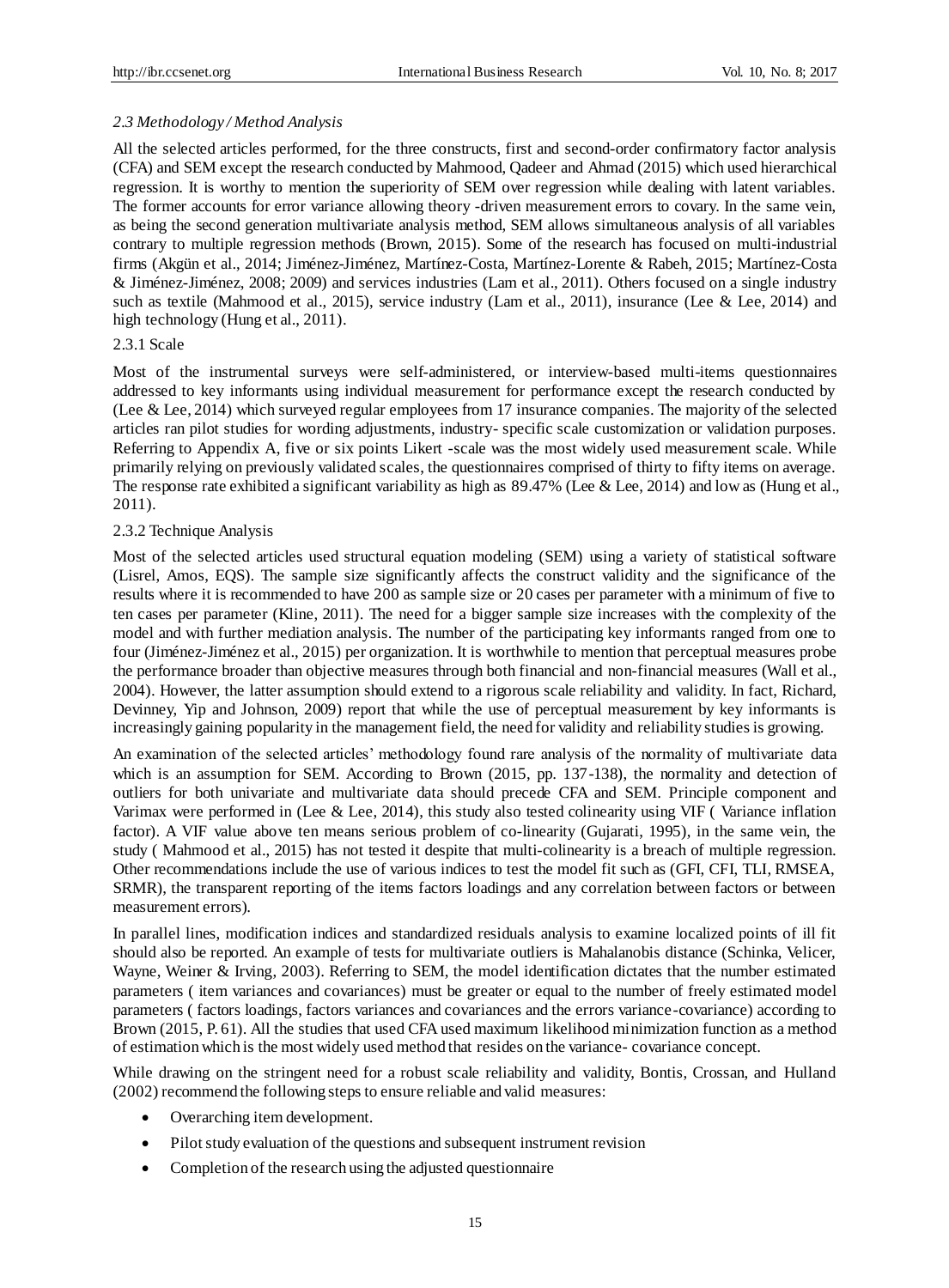The same study points out perceptual measurements are adequate because they reflect real perceptions in the relevant context making the methodological individualism the only means to study social sciences (Konecni, 1977 in Bontis et al., 2002, p. 457). Building on that assumption, General Managers were used as key informants. They are expected to have comprehensive knowledge of the firm's operations, strategy, and performance (Weerawardena, O'Cass, & Julian, 2006). In that context, having more than one key informant in the research design would result in more assurance of the responses authenticity especially if the responses across each organization are compared to each other.

Any alteration in the scale would jeopardize its pre-established validity and reliability requiring the necessity to perform exploratory factor analysis. This issue applies in particular to the following (Lee & Lee, 2014; (Martínez-Costa & Jimenez-Jimenez, 2008, 2009) and (Jiménez-Jiménez et al., 2015) which either combined items from different previous scales or modified them. A minority of papers ran exploratory factor analysis when there was a necessity. Few studies performed The Kaiser–Mayer–Olkin (KMO) measure of sampling adequacy test (Kaiser, 1974) which measures sample adequacy for factor analysis, and Bartlett's (1950) Sphericity test that evaluates the suitability of each item ((Lee & Lee, 2014). Additionally, a commendable practice of performing common method variance in the case of use of one key informant per organization (Podsakoff, MacKenzie, Lee & Podsakoff, 2003) ascribes to the research of Martínez-Costa and Jimenez-Jimenez (2009).

## 2.3.3 Model Fit

In the frame of SEM and CFA, the evaluation of the extent of model fit requires estimations of model fit indices (absolute, relative, parsimonious and non- centrality based). The most commonly reported indices are: The  $\chi^2$ goodness-of-fit statistic, the root-mean-square error of approximation (RMSEA), comparative fit index (CFI), the goodness of fit index (GFI) and Tucker-Lewis index (TLI). The  $\chi$ 2 goodness-of-fit statistic evaluates the fit between the data and the implied model. According to Chen (2007), RMSEA measures the difference between the observed covariance matrix per degree of freedom and the model implied covariance matrix while CFI is an incremental fit index that measures the extent of the superiority of the proposed model over the alternative independent model.

Besides RMEA, the indices (CFI, TLI, TLI, GFI, and AGFI) should be greater than the recommended 0.90 threshold level (Hoyle & Panter, 1995; Jöreskog & Sörbomm, 1996) while RMSEA normally ranges between zero and one. MacCallum, Browne, and Sugawara (1996) classified RMSEA values into excellent (0.01), good (0.05) and mediocre (0.08). According to Brown (2015), AGFI, being an adjusted form of GFI serves as a better index compared to its counterpart. When sample size is high,  $\gamma$ 2 goodness-of-fit statistic tends to be significant whereas in the case of CFA it should be insignificant as it tests the null hypothesis that the difference between the predicted and actual estimates is zero. A better indicator is to report  $\chi$ 2/df (chi-square divided by its degree of freedom) which should be less than three (Bagozzi & Yi, 1988). Few reported indices in the selected papers were found beyond the acceptable ranges, for instance, the second order CFA analysis of TQM model in the study (Hung et al., 2011, p. 217) shows RMSEA value equals to an extreme value of (0.11). It is worthy to mention that the various fit indices validity and their thresholds remain controversial. Cangur and Ercan (2015) found that  $\chi$ 2/df, RMSEA, and CFI are the least affected indices regardless of the estimation technique and sample size. This evidence suggests the significance of these indicators as critical indices for the construct validity.

# 2.3.4 Localized Points of Ill Fit

Modification indices (MI) which have often been overlooked or not reported, compute for each fixed parameter in the construct how much the overall model chi-square would decrease if the fixed or constrained parameter is allowed to be freely estimated, such analysis has rarely been reported in the selected articles (Brown, 2015, P. 99). None of the chosen articles proclaimed the dynamics of model modification based on MI especially when adding errors covariance within the same factor. Furthermore, Brown (2015) argues that any measurement errors covariance constraints should be supported with a priori theoretical justification.

Another layer of analysis which is an often not reported by scholars and especially in the pool of the selected articles is the standardized residuals standing for the difference between the sample and model implied matrices. A cutoff point for 5% significance is two.

In efforts to adjust the model fit, the practice of items deletion, which is frequently conducted when the factor loading is below 0.5, should be reported with an indication of exact deleted item(s) (Brown, 2015). The research carried out by (Lee & Lee, 2014) reported it showing a good practice. However, it did not justify with a priori theory- driven arguments (Brown, 2015).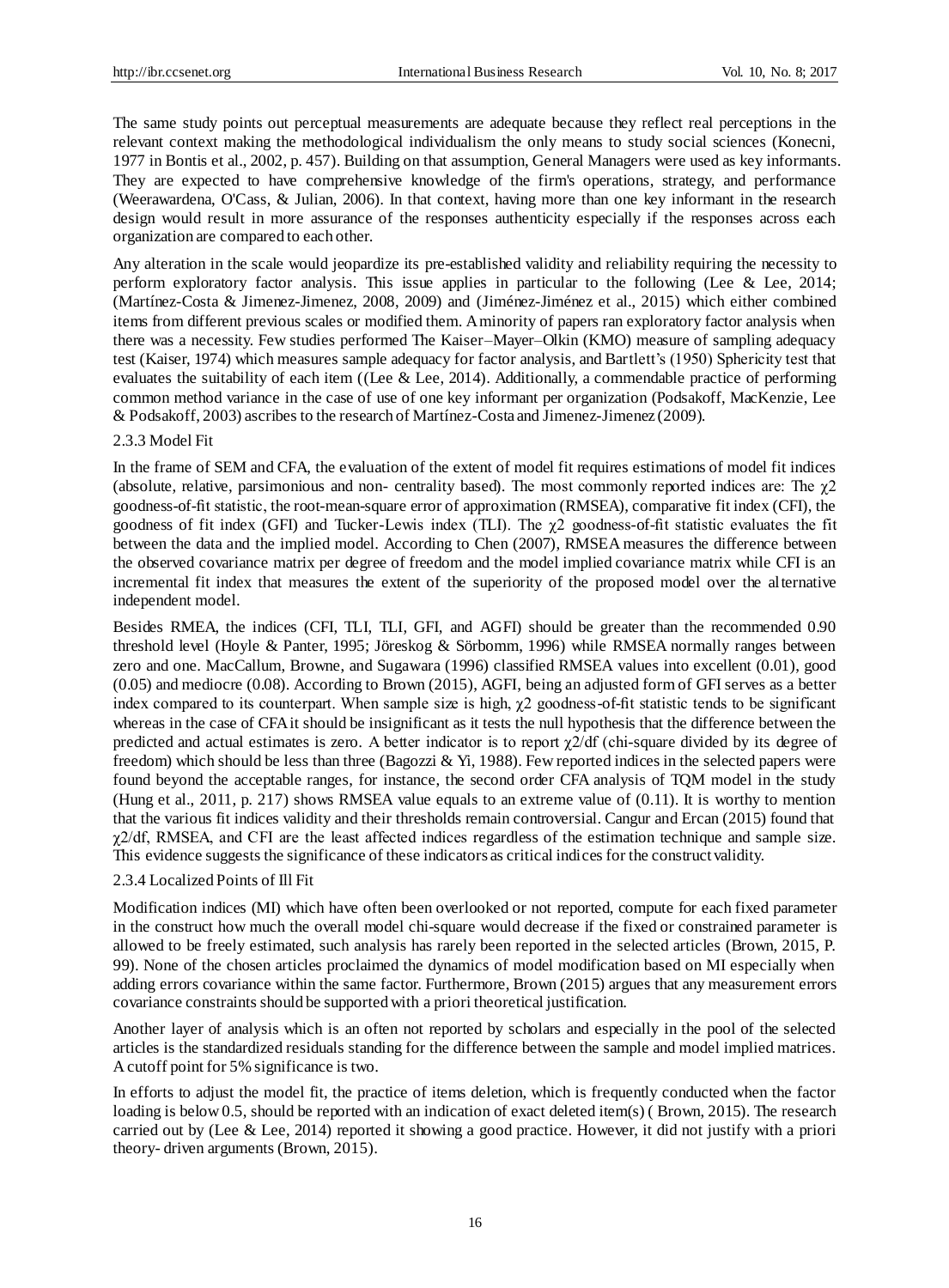# 2.3.5 Scale Reliability

Reliability of the measures is often calculated with Bagozzi and Yi's (1988) composite reliability index (CRI) and with Fornell and Larcker's (1981) average variance extracted index (AVE). For all the measures, both indices should be greater than 0.6 for the composite reliability and 0.5 for the average variance extracted (Bagozzi & Yi, 1988; (Fornell &Larcker, 1981). While Mahmood et al.,( 2015) tested the scale reliability using only Cronbach alpha, all the other selected studies used AVE and CRI additionally. The scale reliability constitutes a crucial factor in the viability of the scale development. Failure to demonstrate a reliable scale precludes proceeding further to validity as it tests the consistency of the measures.

# 2.3.6 Discriminant Validity

Also known as divergent validity, it tests the degree of genuine autonomy of measures when they are supposed to be conceptually unrelated. While accounting that discriminant validity can be assessed by three methods: Q-sorting, AVE analysis and chi-square difference test (Bertea & Zait, 2011), Akgün et al., (2014) performed extensive discriminant validity tests using the chi-square difference tests between different models that differed by their level of constraining between factors. Similarly, (Jiménez-Jiménez et al., 2015; 2008) also performed AVE analysis and another method based on confidence interval for latent factors correlation ( cut off point =1). Most of the studies in hand showed discriminant validity using the chi-square difference test, but none triangulated discriminant validity tests.

# 2.3.7 Convergent Validity

The convergent validity evaluates the degree of the scale measures to be related while they are supposed to be so conceptually. According to Fornell and Larcker (1981), convergent validity was evaluated for the measurement model based on two criteria. (1) Each indicator factor loadings should be higher than 0.50 for acceptability. (2) The average variance extracted (AVE) of each construct should be at least 0.5 or above. It is concluded that the selected articles showed a relatively acceptable validity and reliability of their proposed scales.

In the next section, the dimensions of each of the involved constructs will be reviewed from relevant literature while using the TPS principles and related theoretical perspectives as criteria for analysis. The purpose here is to denote a parsimonious dimensional model for each construct that fits within the TPS approach.

# *2.4 Literature Review of the Constructs Dimensionality*

# 2.4.1 TQM

To appropriately dimensionalize TQM, it is important to broadly define it taking account of its underlying concepts and principles. According to several scholars (Dean & Bowen, 1994; Lau & Anderson, 1998), TQM is a performance and management philosophy that blossomed in the US as a result of declining competitiveness in US economy at the expense of the successful growth of Japanese companies in the motor industry in the 1980s. Juran (1988) argues quality focuses on customers' needs and expectations while Baldwin and Johnson, (1996) contend TQM promotes differentiation of organizations from an innovation perspective. TQM is considered the most convenient continuous improvement strategy to corroborate organizational development (Lin & Ogunyemi, 1996). Other scholars link TQM as a source of competitive advantage sustainability (Munizu, 2013; Terziovski & Samson, 1999). Evans and Lindsay (1996) indicated that TQM is a quality management approach that aims to improve effectiveness and efficiency of organizations. The old definition that is technically driven such as the one by Crosby (1996) who connotes quality as "conformance to requirements or specifications" is increasingly replaced with a broader concept in management. Following on that new perspective, TQM concept clusters into three levels: technical hard, social soft and the interaction of both (Prajogo & Sohal, 2006). The technical part focuses on improvement of goods and services based on production and process, while the social soft concentrates on the activities related to human resources management. Unfortunately, despite the shift towards considering TQM from a system's thinking approach, eighty percent of institutions fail to produce benefits while implementing TQM in practice (Bak, 1992) suggesting the need to re-engineer TQM or blend it with other concepts.

# 2.4.2 TQM Dimensions

The proposed dimensions for TQM exhibit a significant amount of variation. Furthermore, another challenge in developing proper dimensions stands in difficulty in identifying the elements of TQM due to inconsistency in research (Hoang, Igel, & Laosirihongthong, 2006). In a study ( Al Ghamdi, Aziz, Yusoff, & Mustafa, 2016) scholars proposed the following dimensions: (top management commitment, training, supplier management, strategic quality planning, customer focus, employee involvement, product and service design, process management and quality culture).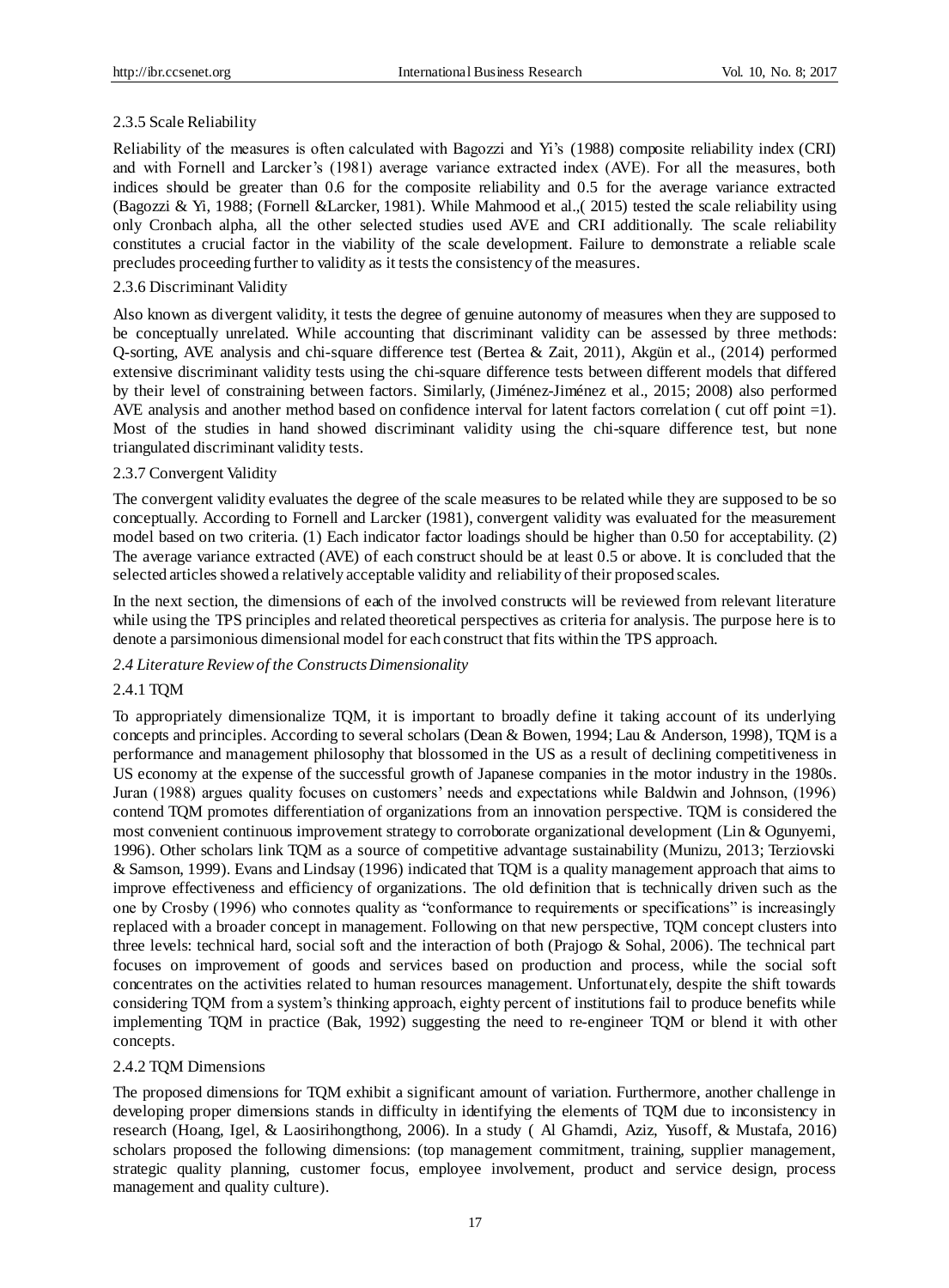In another study (Dubey & Gunasekaran, 2015) and while studying the impact of soft TQM on performance, they constructed four dimensions for TQM: human resource, quality, culture, motivational leadership and relationship management. Demirbag . Tatoglu, Tekinkus, and Zaim (2006) analyzed the relationship between TQM and performance (both financial and non-financial) in SMEs in the textile industry empirically. They used seven dimensions for TQM: quality data and reporting, role of top management, employee relations, supplier quality management, training, quality policy of top management, and process management.

Flyyn, Schroder, and Sakakibara (1994) identified seven factors for TQM: top management support, quality information, process management, product design, workforce management, supplier involvement, and customer involvement. Anderson, Rungtusanatham, and Schroeder (1994) reduced Deming's 14 points (1986) into eight factors for quality management practices: visionary leadership, internal and external cooperation, learning, process management, continuous improvement, employee fulfillment and customer satisfaction. Black and Porter (1996) identified the following factors for TQM using the Malcolm Baldrige Award criteria: "Corporate quality culture", "strategic quality management", "quality improvement measurement systems", "people and customer management", "operational quality planning", "external interface management", "supplier partnerships", "teamwork structures", "customer satisfaction orientation", and "communication of improvement information".

Ahire and Golhar (1996) identified 12 factors for TQM: supplier quality management, supplier performance, customer focus, statistical process control usage, benchmarking, internal quality information usage, employee involvement, employee training, design quality management, employee empowerment, product quality, and top management commitment. According to Thorpe and Holloway (2000), ISO 9000 defines eight principles for quality management: Customer focus, leadership, involvement of people, process approach, system approach to management, continual improvement, factual approach to decision-making and mutually beneficial supplier relationships. Dean and Bowen (1994) proposed three dimensions for total quality management: teamwork, continuous improvement and customer focus which are common in most quality frameworks. Mosadeghrad (2015) developed and validated dimensions of TQM based on an empirical study conducted in Iran. He developed based on extensive literature review 15dimensions for TQM (ten enablers and five results). The same paper found high correlations between TQM construct and organizational performance. Employee management, information management, customer management, process management, and leadership were the strongest significant predictors of organizational performance. TQM has been found to encompass the following practices: leadership, strategic planning, customer focus, information and analysis, people management, and process management. (Prajogo, Power, & Sohal, 2004; Terziovski & Samson, 1999). Prajogo, Power, and Sohal (2004) explored the manufacturing industry firms by using the following six dimensions to construct TQM; leadership, strategic planning, customer focus, information four dimensions: top management support, employee involvement, continuous improvement, and customer focus. Terziovski and Samson (1999), who argue that categories of leadership, people management, and customer focus are the strongest significant predictors of organizational performance.

The diversity of the proposed dimensions in research creates a challenge in the methodology selection of the appropriate dimensions that best represent TQM. In the light of suggesting dimensions that are inclusive in the TPS core principles (Rampersad, 2003) and drawing on the canonical belief that TQM is a management philosophy (Dean & Bowen, 1994; Lau & Anderson, 1998), the dimensions that are solely technical driven are discarded. Some dimensional models propose extensively overlapping concepts such as process management, quality culture, and training which are inclusive in continuous improvement dimension.

Zairi (2013) stated that most of the quality gurus (Deming, Crosby, Feigenbaum, and Juran) focused on customer focus and continuous improvements as inextricable dimensions of quality. Further, He contends that Crosby's principles approach in quality management as putting great emphasis on the employees' attitudes and behaviors in managing quality "employees management" and top management view of quality which reflected through" top management support" to the workforce. Deming (1986) emphasized the crucial role of statistical and quality control giving rise to the importance of the dimension "information management." The aforementioned justifications conclude that the most widely accepted dimensions are continuous improvement, information management, employee's management, top management support and customer focus. This proposition accounts for the technical aspect of TQM which deal with quality tools and data management while additionally considering the managerial aspect of TQM; the latter includes stakeholders management (customers and employees) and top management commitment. The notion of considering both the technical and managerial aspects of TQM dwindled in most of the chosen papers. Just as one needs three dimensions to calculate the volume of an object, the proposed quality dimensions are inclusive of the TPS framework that holds the conceptual underpinnings of the tripartite model linking TQM, organizational learning and performance.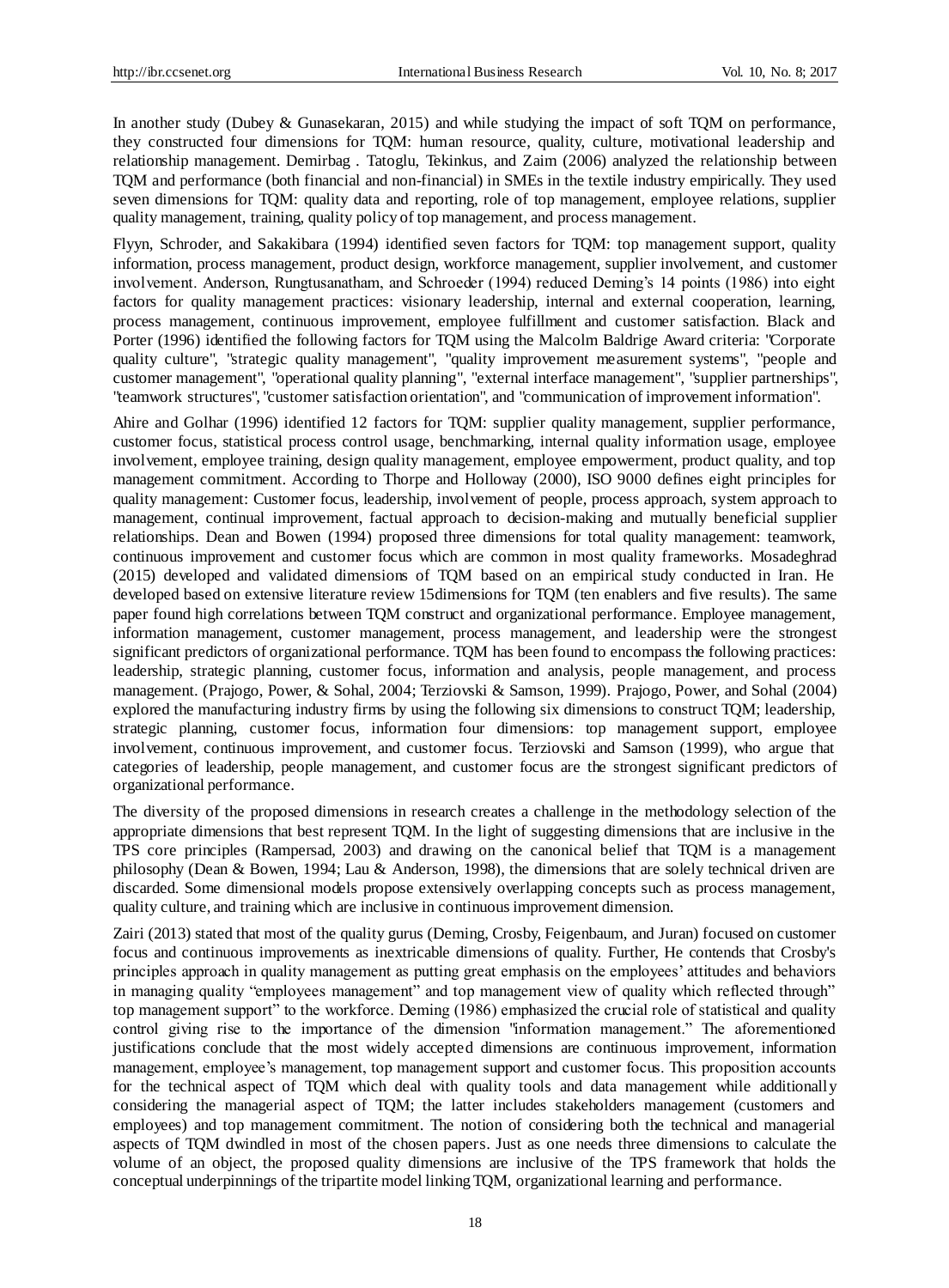# 2.4.3 Organizational Learning

# 2.4.3.1 Learning Models

While aiming to develop dimensions for organizational learning, it is crucial to investigate and explore the learning models that shaped the organizational learning field. As several learning models have been proposed, the author finds it useful to distinguish between the theories that stem from the technical or social view of organizational learning. It is worthy to underscore that Nonaka's SECI model (1994) and Blackler's (1995) framework embrace the technical view of learning While Trussler's building blocks for knowledge management (1998) and Their's model for a learning organization (2000) adopt the social view. Other models focus on the behavioral aspects of learning on individual, team, and system wide such as Senge (1992), Baiyin, Watkins, & Marsick (2003) and Ortenblad (2015). The following section briefly discusses relevant learning theories for organizations whose breadth bounded organizational learning premises.

# 2.4.3.2 SECI Model

SECI Model (1994) includes Socialization, Externalization, Combination, and Internalization. This model focuses on expounding the possible conversions between different types of knowledge while specifically focusing on tacit and explicit knowledge. Socialization is concerned with the transfer of tacit among two or more people. On the other hand, externalization involves the transfer of tacit to explicit knowledge. "Combination" stage is the accumulation of explicit knowledge while internationalization transforms explicit knowledge to tacit knowledge which requires reiterated practice.

# a. Blackler model

Blackler (1995) criticized SECI model stressing that the learning is collective and not individual and proposed the following stages for knowledge transfer:

- Embrained: Cognitive skills
- Embodied: Tacit knowledge as being action oriented
- Encultured: This dimension means that knowledge has become socialized and there is a consensus among people sharing it.
- Embedded knowledge: this is the knowledge that is implicit and intrinsic to routines and processes
- Encoded knowledge: this is the knowledge that translates through symbols and signs like policies and regulations.

This model demurred the role of individuality in the organizational learning which contradicts the formerly discussed model by Nonaka (1994). It also links competence of tacit knowledge with action which dictates "learning by doing" concept. While this model differentiates between routine based knowledge (intrinsic) from policy based knowledge (symbolic), this distinction appears puzzling; it manifests the often-cited conflict between the espoused and the actual beliefs of individuals which are the core assumption of double loop learning (Argyris &Schon, 1978)

b. Trussler model

Trussler model (1998) differentiates between organizations based on the level of engagement in solving familiar or novel problems. The focus on solving novelty problems dictates innovation and teamwork while the focus on daily problems dictates relying on knowledge-based technologies and procedures from one side and human resource development on the other.

Trussler (1998) expounds the concept of organizational learning thereby providing a broader conceptualization of the underpinnings that holds successful organizational knowledge management. His overarching model construes organizational learning as the product of the interplay between leadership, culture, support, technology and continuous improvements.

Furthermore, he argues that any organization seeking to become a learning firm must reflect on the following questions:

- 1. What type of knowledge is most important to focus on and what are its benefits in business?
- 2. Which processes, routines, and tasks are likely to be affected by efficiency, effectiveness perspectives?
- 3. What is the best learning strategy (personalization or codification) to embrace as a means to an end?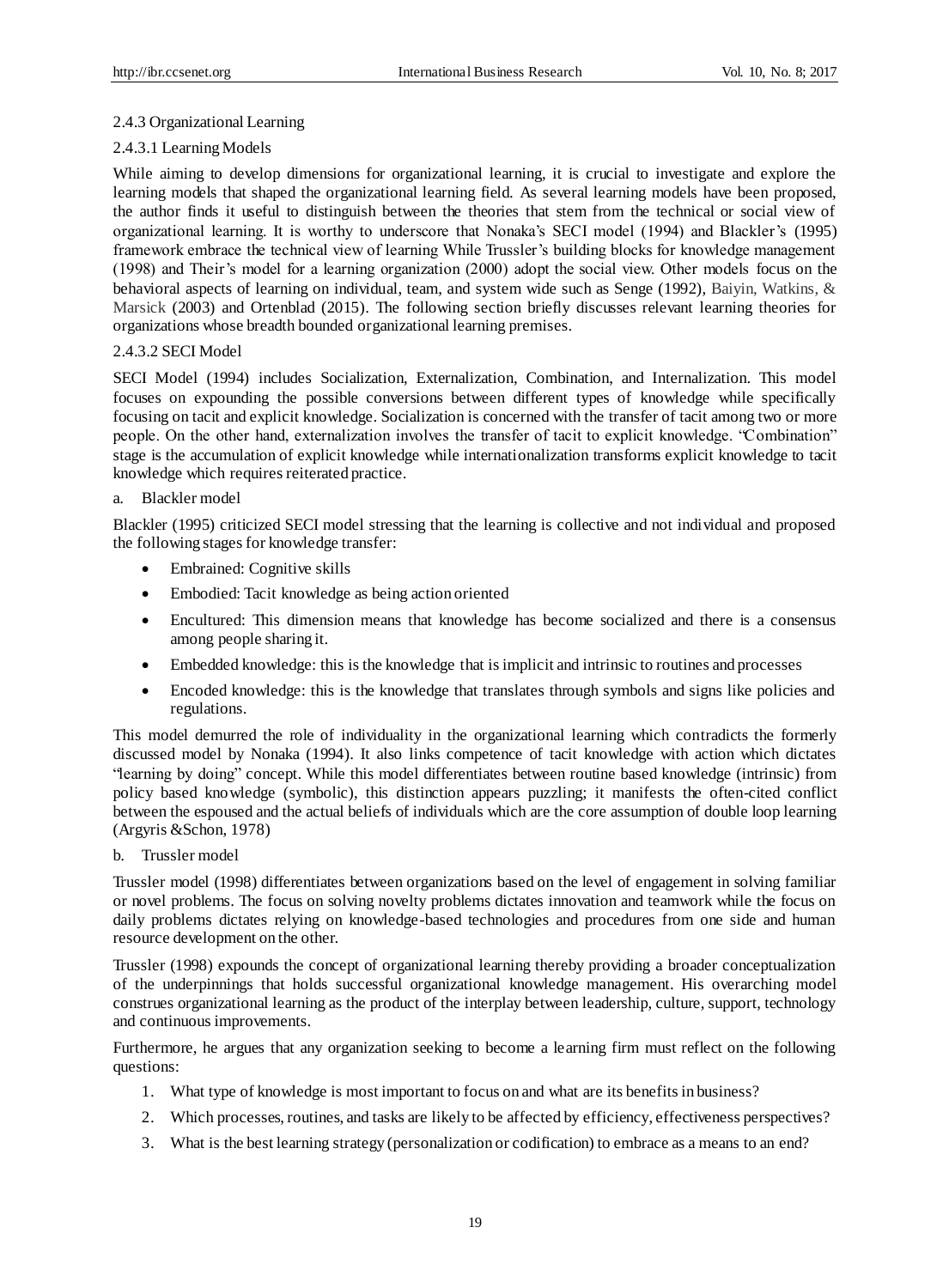# c. Their model

Their's model (2000) in (Neve, 2015) developed a model that sets out what is needed to be learned emphasizing the role of the customers' needs and expectations, market competition and the product itself. Their stresses the need for organizations to explore the individual at work and his or her psychological state (ability to learn, collaborate, communicate) as this drives the learning; he stresses the impact of organizational structures (hierarchy, formalization) on the learning process. Finally, he emphasizes the role of the leader's role. This model takes into account the macroeconomic perspective and the industry's competitiveness as influential factors that affect organizational learning.

# d. Senge Model

Senge (1992) identified five components for learning organizations which are: personal mastery, mental models, shared vision, team learning and system thinking. The author notes that this model entails three levels of learning individual, team and organizational while at the same time it credits the significance of vision as a strategic element of organizational learning success. Mental models which are best known as schemas represent individual beliefs, assumptions, and claims that are culturally developed during experimentation.

# e. Baiyin, Marsick and Watkin Model

Baiyin, Marsick, and Watkin (2004) proposed seven dimensions for organizational learning: Continuous learning, inquiry and dialogue, team learning, embedded system, empowerment, system connection and strategic leadership. This model undergirds on the interactions between individuals and the extent of their motivation and empowerment.

# f. Ortenblad Model

Ortenblad (2015) proposed an integrated model consisting of four dimensions: learning at work, organizational learning, the climate for learning and learning structure. This model offered a parsimonious interpretation of the concept of organizational learning that highlighted the importance of the learning structures (knowledge management systems) and the learning environment which is integral to organizational culture.

# 2.4.3.3 Dimensions of Organizational Learning

Upon examining the literature, while a plethora of dimensions has been suggested to proxy organizational learning, multi-dimensionality often ascribes to the proposed constructs. Based on the importance in the development of a validated, consistent measurement instrument for organizational learning (Easterby-Smith & Lyles, 2011), the author critically examined several multidimensional constructs to contrast them with relevant organizational learning models at the conceptual level. Following on the belief in the social nature of organizational learning especially when it pertains to tacit knowledge, the author classified the selected constructs whether they are founded on the technical or constructivist view. Among the technically driven constructs, Singh & Gupta (2014) constructed and validated dimensions for knowledge management: Knowledge creation, sharing, retention and actionable knowledge support. Similarly, Santos-Vijande, López-Sánchez, and Trespalacios (2012) used a seven-point Likert scale questionnaire based on the following dimensions: (the acquisition of information, dissemination of knowledge, shared interpretation, and organizational memory )which were originally developed by Huber (1991) and modified by Slater and Narver (1995). Furthermore, Guţă (2014) founded an organizational learning model based on Huber (1991) technical construct but, while using exploratory factor analysis, she empirically constructed four relatively different components:

- Internal information/knowledge acquisition and information distribution,
- External information/knowledge acquisition and information interpretation
- Organizational memory, based on a codification strategy,
- Organizational memory, based on a personalization strategy

Other dimensions, while being parsimonious and too simplistic, suffered conceptual ambiguity such as the construct developed and used empirically by the research in high-tech companies (Hung et al., 2011) which used organizational learning and organizational culture as dimensions for organizational learning. Among the constructs that were founded on the social perspective of organizational learning is the one conducted by (Jyothibabu, Farooq, & Pradhan, 2010) introduced seven dimensions for learning organizations which are:

- Continuous learning represents the organizational capability to sustain learning among its staff.
- Inquiry and dialogue encompass the organizational culture of critical thinking, feedback, and experimentation.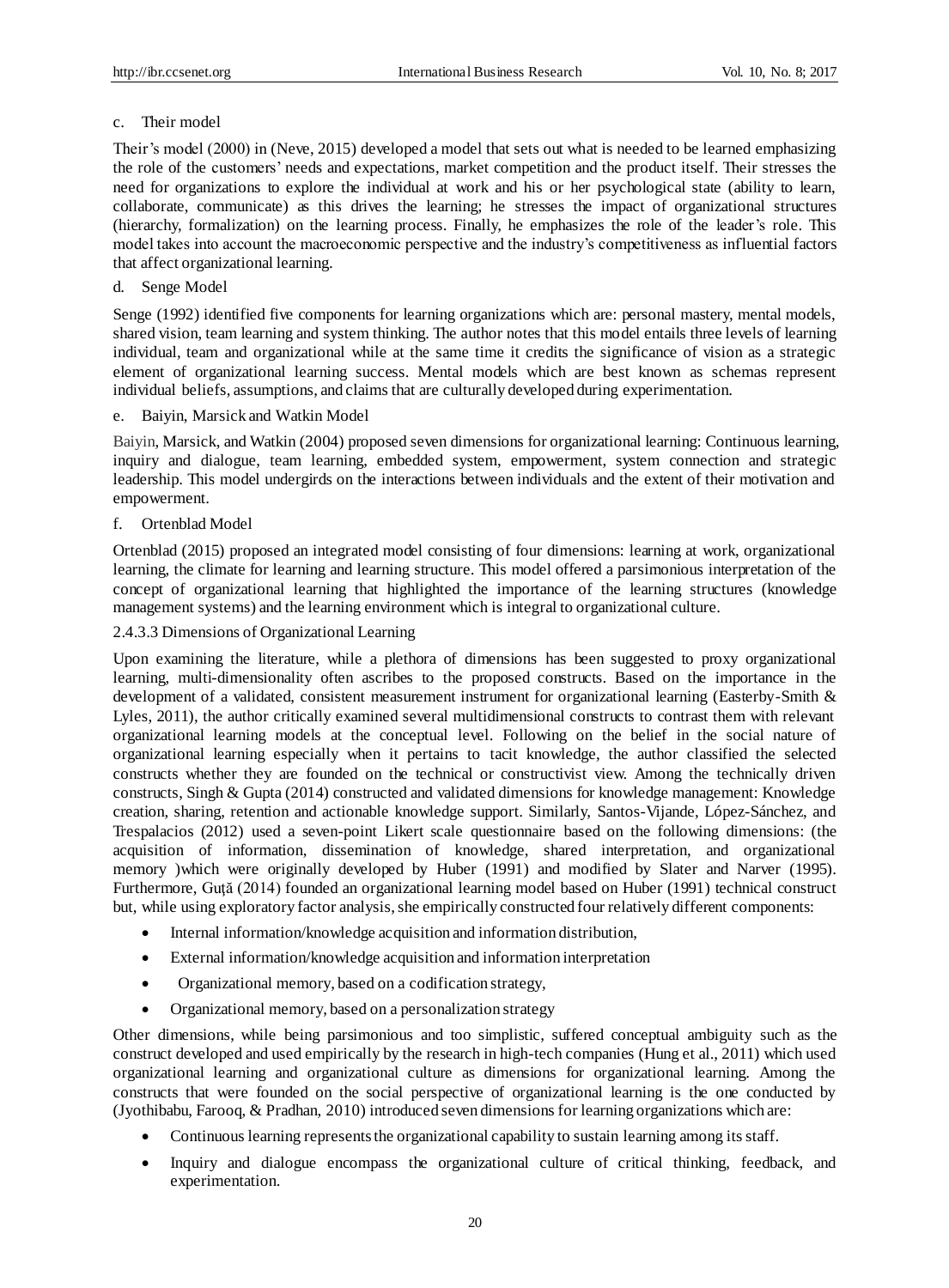- Team learning reflects the sense of collaboration.
- Employee empowerment entails the shared organizational vision and the engagement of staff in identifying gaps between actual versus planned vision.
- Embedded system indicates IT infrastructure that facilitates creating and sharing knowledge.
- System connection reflects extent to connect internal and external environments.
- Strategic leadership for learning

Hao, Kasper & Muehlbacher, (2012) constructed organizational learning based on an open-minded commitment to learning, shared vision, openness experimentation, process and system's perspective. Additionally, Hult and Ferrel (1997) constructed and measured a scale for organizational learning for purchasing focused empirical study. The 23 items- scale was founded on conceptual models and theory and verified by experts panel review.

The proposed factors included:

- Team orientation: degree of team to learn and collaborate.
- Learning orientation: is the extent of organizations to focus on learning and how it relates to the performance.
- Memory orientation is when the shared knowledge gets retained in the organizational routines.
- Systems orientation: when the stakeholders embrace a holistic view of learning.

While comparing these socially driven constructs, the author emphasizes that they all dictate interactions between employees within the organization, yet, they miss to address the ontological and epistemological constituencies of organizational learning that formulate most of the social-based organizational learning theories that were mentioned in the previous section.

Among the constructs that addressed both the technical and social view while founding its dimensions on multiple organizational theories is the recent seminal work of Lloria & Moreno-Luzon (2014). They constructed and validated a comprehensive 18 items scale for organizational learning which embodies five dimensions: the ontological levels of learning, modes of knowledge conversion, learning sub-processes, types of learning, and feedback and feed-forward flows of learning. This proposed model takes account of the concept, conditions, context, and processes of organizational learning using seven points Likert scale in the questionnaire. The study assessed reliability and validity using factor analysis. The study proposes four latent factors which proxied from variance- covariance analysis the whole construct:1) Information systems; 2) the existence of a framework for consensus; 3) procedures for the institutionalization and broadening of knowledge; and, finally, 4) forms of management and the genesis of knowledge. The ontological levels of learning are individual, group, organization and inter-organization (Nonaka, 1994). The modes of knowledge conversion are socialization, externalization, combination, and internalization (Nonaka, 1994). The learning sub-processes are: intuiting, interpreting, integrating and institutionalizing (Crossan et al., 1999). The types of learning are exploitation and exploration (March, 1991). The study also considers as well the feedback and feed-forward flows of learning (Bontis, Crossan, & Hulland, 2002; Crossan et al., 1999). This multi-dimensional model comprehensively expresses several perspectives about organizational learning discipline and hence combines most of the seminal learning theories while manifesting the social, technical and the philosophical views of organizational learning (ontology and epistemology). Following on the TPS principles described earlier, the proposed dimensions by Lloria and Moreno-Luzon (2014) resonate with the six principles and with the overall learning, developing and improving axioms of the framework (Rampersad, 2003).

#### *2.5 Organizational Performance*

Organizational performance is not a singleton coherent construct. It is a consolidation of many organizational goals (Hirsch &Levin, 1999), this belief utterly saps the unidimensionality of performance discipline in the following studies ( ( Jiménez-Jiménez et al., 2008; 2009; Lam et al., 2011) raising concerns about the robustness of the construct. The variability in the proposed dimensions for performance further complicates convergence efforts to determine an appropriate multidimensional model. Performance constructs often used subjective measurements perceived by key informants bypassing the difficulties in collecting actual objective measures from organizations. While perceived measures can be reasonably considered proxies of the objective measures of performance (Bontis et al., 2002), Shea, Cooper, De Cieri, & Sheehan, (2012) rigorously evaluated perceived organizational performance scales using Rasch model analysis. Referring to their literature review conducted in prominent journals on perceptual measurements in organizational performance, only 34% of the studies performed CFA and EFA ( exploratory factor analysis) for construct validity. Half of the studies in organizational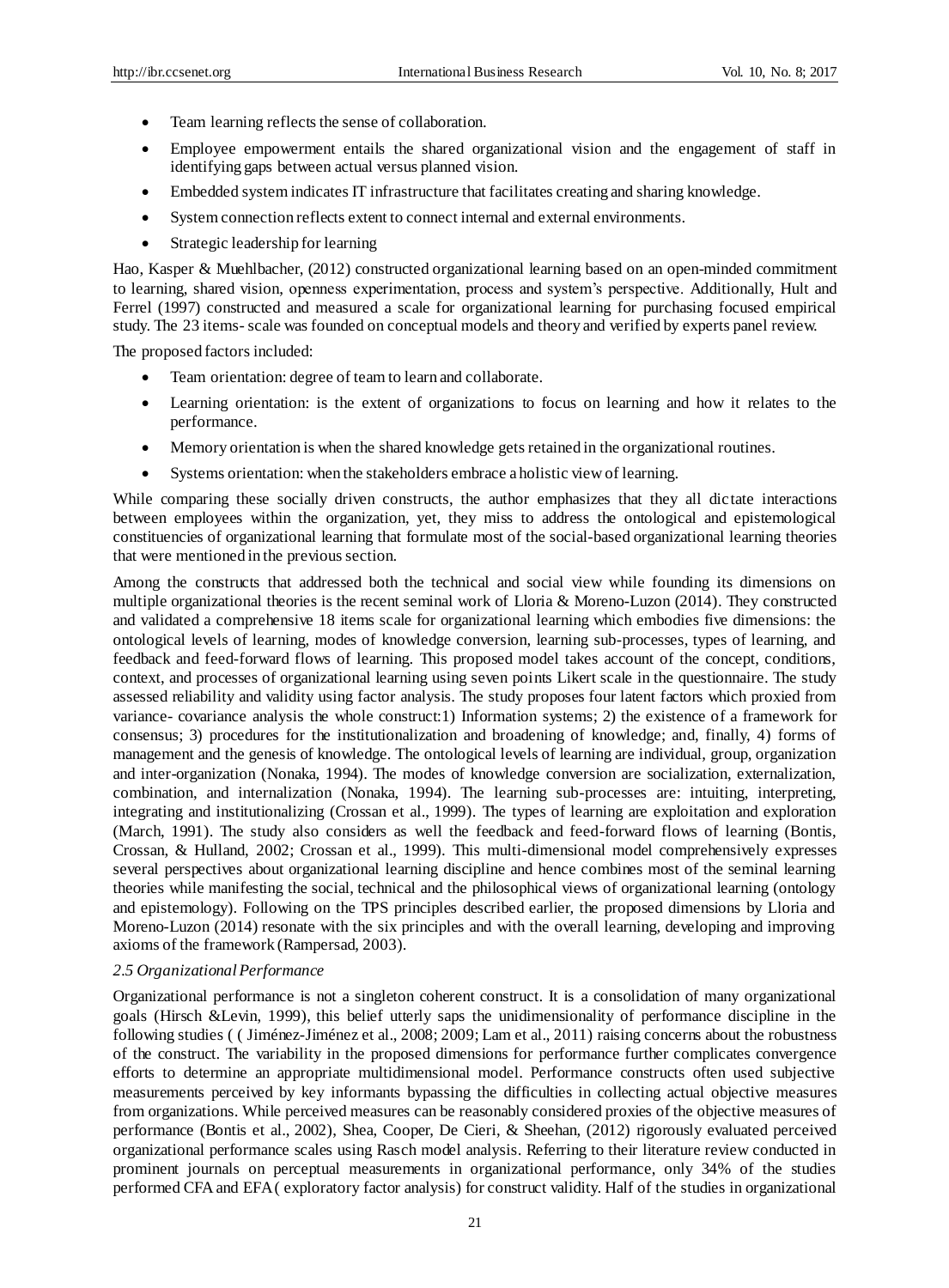performance used unsupported scales as they failed to explain origin or reason of selection. Those studies which modified existing scales, 28% used the scale of Delaney and Huselid (1996). Delaney and Huselid (1996) had 11 items in two dimensions (perceived organizational performance (seven items) and perceived market performance (four items).The paper found that the studied scale is psychometrically robust and serves as a second best alternative to objective measures. It seems that performance scales suffer significant deficiencies due to construct validity issues which complicate approaches to seek adequate multidimensional models. Agarwal, Erramilli, and Dev, (2003) and Guo (2002) formulated two dimensions for organizational performance: objective and judgmental. The objective dimension includes financial measures such as market share, growth, sales and profit while the latter includes the perceptions of staff and customers such as satisfaction and retention.

The study (Santos-Vijande et al., 2012) showed the impact of organizational learning on performance through efficient, competitive strategy and fitness to rapid market turbulence. They measured the performance via a market and financial indicators (sales, market share, and profits) and customer-related outcomes (customer satisfaction, loyalty, and value added perceptions). Customer performance includes eight items that assess: the firm's adaptability to customer needs and desires, the perceived added value (Vorhies & Morgan, 2003) and the level of customer satisfaction (Hooley, Greenley, Cadogan, & Fahy, 2005), the level of customer loyalty (Zahay & Griffin, 2004), the communication achieved with customers, the reduction in the number of customer complaints, and the customer's perception of the firm's image. The measurement of business performance adopted sales growth (Greenley, 1995), market and profits. In the event of using financial performance, the return of asset ROA is widely used as an indicator of financial performance (Shropshire & Kadlec, 2012).

As to innovation performance dimensions varied among researchers according to whether they should be objective or subjective. Objective indices include the number of patents obtained, reports published, market share and new projects approved while subjective indices include comparative indicators of quality and function of products with competitors ( Prajogo & Sohal, 2003). Hao and his colleagues ( 2012) constructed the organizational performance based on financial (profit, return on investment) and non-financial characters (growth, market, and customer relationships) grounded on the work of several scholars (Panayides, 2007; Morales, Montes & Jover, 2007).

Drawing on the diversity of the proposed dimensions for performance at the organizational level, the author highlights the commonality of the following dimensions: financial and non-financial performance, customer satisfaction and employees' performance. While financial performance measures the internal performance from any efficiency perspective, non-financial performance measures the organization effectiveness relatively to market competitiveness; finally, customer satisfaction measures the level of an interaction effect between the organization and its customers. The proposed dimensions significantly resonate with the personal, organizational competences of the TPS framework (Rampersad, 2003).

# *2.6 Relationships between Organizational Learning and Quality*

The positive correlations between TQM and performance have been extensively documented in the literature (Dubey & Gunasekaran, 2015; Demirbag et al., 2006; Prajogo & Sohal, 2003). In parallel lines, the positive impact of organizational learning and performance was firmly demonstrated (Baker & Sinkula, 1999; Bontis et al., 2002; Tippins & Sohi, 2003 & Gută, 2014). Nevertheless, the mechanism by which organizational learning connects to TQM remains ambiguous. In fact, McAdam et al. (1998) conceptually examined the linkages between total quality and organizational learning contending that while both fields appear distinct, they shared common features. The study shed light on deficiencies for each area demonstrating the rationale to combine them to exercise a synergistic effect at a time where the distinct effects of TQM and organizational learning on performance have been extensively documented in the literature. Furthermore, it contends that TQM has focused on efficiency while organizational learning focused on proficiency. Hence, it stresses on the existing gap in literature and industry in exploring approaches that combine both fields.

Their analysis also showed that TQ (total quality) has often adopted the philosophy of mechanistic organizations while learning organization field ideologically assumed a living system. In parallel lines, learning organization as being in its infancy promises to be the primary focus TQM is attempting to converge to. Furthermore, following on the critical theory, they demonstrated that TQ assumed total commitment across all organization which is, in reality, is often restricted to senior management, from a change management view while TQM implies the acceptance of people towards changing roles and systems during the initiatives which is often not true in reality. Learning organization concepts as well suffered the assumption that unleashing the staff to their full potential secures a success which is too naive and simplistic as there would always be a need for a mechanistic control for alignment. The study calls for a holistic approach with a need for new techniques and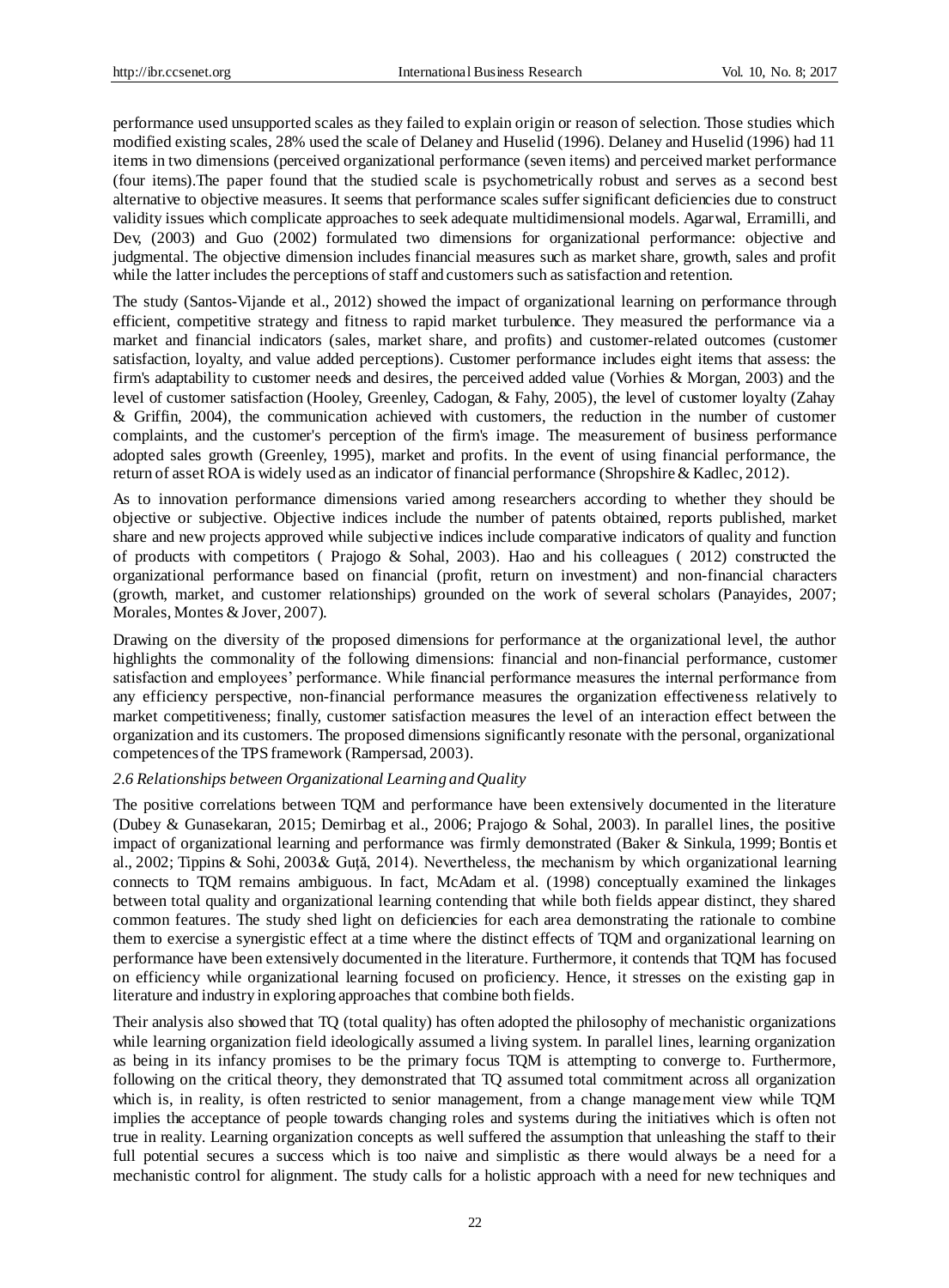tools to combine both fields in any change management project. Hence, the planned research aims to provide a basis for the development of such holistic approach

In fact, other scholars highlighted the pervading gap between continuous improvement and organizational learning on both conceptual and empirical levels (Sun, Ho, and Ni, 2008; Yoram, Rami, and Zvi, 1997). In the context of combining TQM and organizational learning in a single integrative model, Kumar (2012) argues that internationalization of TQM occurs using experiential learning which is facilitated by the action research methodology. Further, he states that organizational learning is a process similar to TQL (total quality learning). The study considers action learning as an organizational mechanism that institutionalizes learning while implementing TQM. Hence, the authors proposed action research as a cyclical experiential learning methodology that consists of 4 stages: plan, action, observe and reflect. The study demonstrates the similarities between PDCA and Action research by stating that Senge (1992) considers PDCA as an extension to Kolb (1984) and Lewin (1946); the very much authors of experiential learning and action research.

#### **3. Results**

The extensive literature review on the dimensions and the linkages between TQM, organizational learning and performance demonstrated the existence of a sound conceptual framework namely total performance scorecard (Rampersad, 2003) that underpins the integrity of the tripartite model. Despite the presence of diversified propositions about the dimensionality of each of the three constructs, the literature review unraveled the philosophical views of organizational learning (technical, social),TQM ( soft, hard practices) and performance ( efficiency, effectiveness) serving as a solid theoretical lens to address the appropriateness of the dimensions. Furthermore, the current review shed light on the current debate on how learning occurs during TQM activities.

Most of the proposed dimensions fell short to comprehensively combine, all together, the technical, human and managerial aspects of TQM. Furthermore, they have not offered adequate dimensions for organizational learning or any of its variants (e.g. organizational learning capability). The shortcomings in proposing appropriate and comprehensive dimensions anchor their roots through inabilities to simultaneously account for the epistemological and the ontological levels of learning, modes of knowledge conversion, learning sub-processes, types of learning, and feedback and feed-forward flow of learning.

Finally, neither their one-dimensional performance constructs nor their often bi-dimensional models appropriately attributed all the aspects of performance ( internal, external and interaction effect level).Additionally, while their findings converge to a single inference that TQM and organizational positively associate with performance with either partial or full mediation role of organizational learning, they overlooked other possible associations between components of each construct with the others at the micro level due to recurrent second order CFA practices. At the methodological level, whereas they conducted satisfactory reliability, models fit and validity studies, their CFA, when applied, lacked to appropriately report substantive statistical processes such as modification indices and the resultant measurement errors covariance operations while revising their models for an enhanced desirable model fit for each construct. Drawing on scales development, the selected studies partially missed to justify the rationale of their chosen scales, in the same vein, the development of the proposed dimensions for each construct relatively suffered a systematic approach and criticality of alternative dimensions from theoretical or philosophical viewpoints. In consideration of the multivariate analytical nature of the research studies in hand, the selected research articles often missed validating the normality of data or the adequacy of the samples which are crucial assumptions of SEM, CFA and even multiple regression techniques.

#### **4. Discussion**

Not too often, the selected articles have frequently sought to justify their chosen scales by linking to a theory, common conceptual grounds or even philosophical views. Furthermore, as an inevitable consequence of performing second -order CFA, the analyzed level of association confined its premises of analysis to only examine linkages between TQM, organizational learning, and performance making the possible interactions between the first -order dimensions of the three constructs inscrutable due to the overlay of the second-order dimensions. In this context, Lee and Cadogan (2013) found second order CFA practices invalid. Hence a parsimonious path analysis that connects the three constructs becomes futile in expounding how TQM and Organizational learning integrates into a single model operating synergistically on the performance of organizations. The interactions of the key components that define TQM with those of organizational learning serve as valuable indicators that would explain how organizational learning and TQM may function simultaneously. The proposed dimensions reflect strong connections with their relevant theoretical frameworks; consequently, they synchronize with the learning and quality principles of TPS framework (Rampersad, 2003).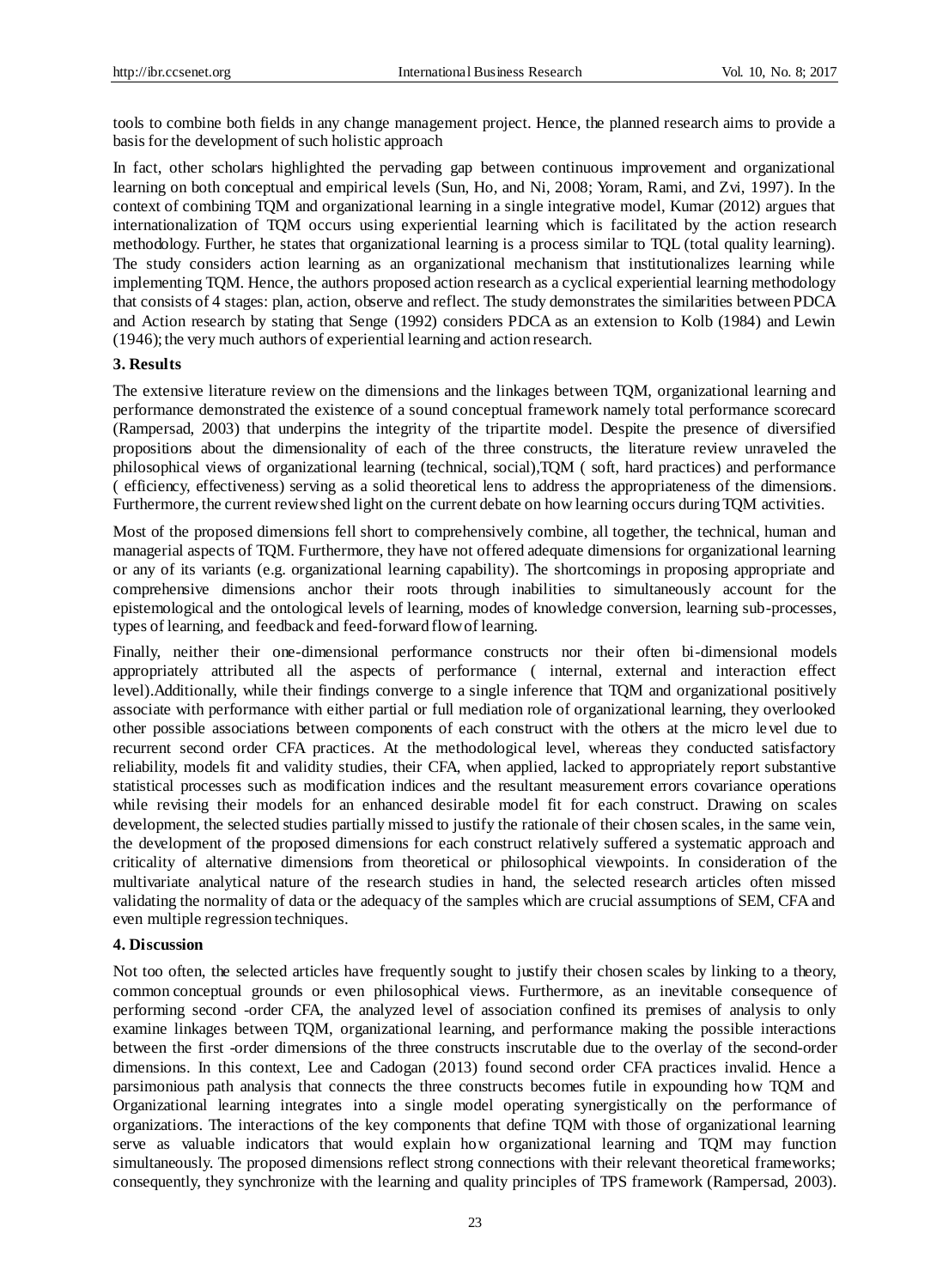Hence, the current review offered a comprehensive theoretical background to understanding the linkages of the three constructs in the tripartite model. Other frameworks have been proposed to explain the learning mechanisms of quality practices. In fact, Sitkin, Sutcliffe, and Schueder (1994) findings that TQM consists of TQC (Total Quality Control) and TQL (Total Quality Learning) and consequently contends that TQL is embedded in TQL only if the latter is implemented based on philosophical view rather technical. The novelty of the current review, being the first to review the tripartite model, limits the discussions with similar research publications. Both TQL and TPS models share common backgrounds which confirm the synergy between learning and quality. Nevertheless, they differ in their structure. TPS framework is performance oriented while TQL embeds learning within the quality framework. Moreover, TPS principles account for the personal competence as integral for the performance improvement while TQL bounds its purview to the problem- solving solutions through PDCA. While both adopt PDCA cycle (Deming, 1986), TPS framework engages adaptive and generative learning; the latter does not appear to be firmly defined in TQL. Almatrooshi and Farouk (2016) proposed a performance framework which accounts for the leadership competencies as the main enabler to achieve organizational performance via the mediation of employee performance. The leadership competencies in that model are influenced by three antecedents: social, emotional and cognitive competencies. While this framework credits the role of leadership and workforce in improving performance, it overlooks the quality and learning attributes implying its unsuitability for the tripartite model.

Lloria and Moreno Luzon (2014) differentiate between knowledge creation (Nonaka, 1994 & Crossan et al., 1999) from organizational learning theories (technical view) and the social views that derive the diversity of the currently published dimensions. March (1991) proposed learning types: exploitation and exploration. Therefore, it is suggested that the different perspectives that often spanned organizational learning fairly explain the observed diversity of dimensions. In the same vein, the abundance of quality management principles in literature reasonably explains the diversity of the proposed dimensions for TQM. Beckford (2002) provided a critical review of the reputable quality gurus' philosophies while acknowledging they all shared that quality entails measurement, assessment, and improvement. He critically considers Deming's14 principles (1986) to be too focused on the statistical control which is deemed challenging in the service sector as a service is instinctively intangible. This bold assumption means that TQM cannot be solely founded on technical approaches. In another setting, He critiques Juran's philosophy as being consistently dependent on management support at the account of workers' motivation. Furthermore, He critiques Oakland quality philosophy as being system – oriented focusing on the teamwork, training, and communication. This philosophy impulsively highlights the criticality of the dimension "workforce engagement. " Performance dimensions in the tripartite model often accounted for financial or nonfinancial dimensions while both contribute to the performance construct. Furthermore, the organizational performance includes customer satisfaction as a critical dimension.

#### **5. Limitations**

The limitations of this review are mainly due to a partial coverage the research linking TQM, organizational learning, and performance and a confined literature review to the dimensionality of the three constructs TQM, organizational learning, and performance. While recognizing differences between organizational learning and any of its variants (organizational learning capability) and differences between the variants of performance (organizational, market, innovation), the review accounted them all together while selecting the articles as the number of research articles that investigate the tripartite constructs is exiguous. This review could have included several studies that evaluated the failure while implementing separately TQM or organizational contrasting the findings with the conceptual linkages between TQM and organizational learning.

#### **6. Implications**

The review serves as a reference guide for appropriate dimensionality while designing research that examines the linkages between TQM, organizational learning, and performance. Furthermore, it calls upon a more detailed description of the findings while conducting confirmatory factor analysis.

The review further strengthens the growing evidence of the positive association between TQM, organizational learning, and performance as well as the possible mediation of organizational learning between TQM and performance.

For practitioners, the synergistic effect of TQM and organizational learning in leveraging performance has the potential to stimulate novel approaches in combining these two apparently distinct disciplines through innovative strategies and practices that integrate both concepts within a single framework.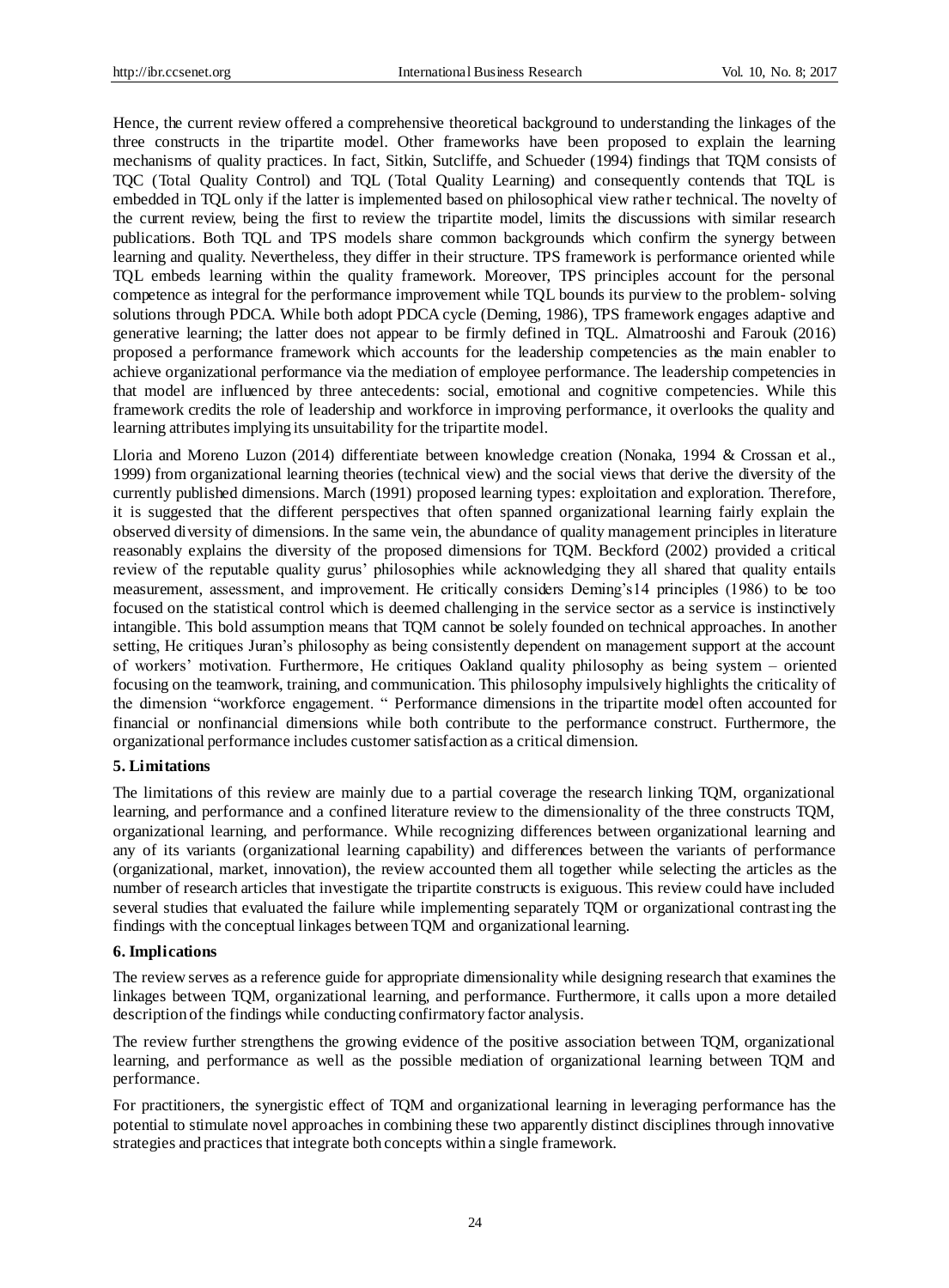#### **Acknowledgements**

The author expresses gratitude towards the overwhelming contribution in the literature search and writing process of the professors at Swiss Business School in particular Professor Segeeta. Futhermore, a special appreciation to Dr Daria Chebotareva for her endeavor in refining and reviewing the English writing style and grammar.

## **Abbreviations**

| TQM: Total quality management     | OLC: organizational learning capability |
|-----------------------------------|-----------------------------------------|
| CFA: Confirmatory factor analysis | SEM: Structural equation modeling       |

#### **References**

- Agarwal, S., Erramilli, M. K., & Dev, C. S. (2003). Market orientation and performance in service firms: Role ofinnovation. *Journal of Services Marketing, 17*(1), 68-82. https://doi.org/10.1108/08876040310461282
- Ahire, S. L., & Golhar, D. Y. (1996). Quality management in large vs small firms. *Journal of Small Business Management*, *34*(2), 1-11.
- Al Ghamdi, A., Shah, F., Abd, B., Yusoff, R. Z., & Mustafa, M. B. (2016). The Moderating Role of knowledge management on the relationship between employees ' commitment and total quality management : A Study on the public healthcare sector in Saudi Arabia, *International Review of Management and Marketing*, *6*(4), 790-797.
- Akgün, A. E., Ince, H., Imamoglu, S. Z., Keskin, H., & Kocoglu, İ. (2014). The mediator role of learning capability and business innovativeness between total quality management and financial performance. *International Journal of Production Research*, *52*(3), 888-901. https://doi.org/10.1080/00207543.2013.843796
- Almatrooshi, B., Singh, S. K., & Farouk, S. (2016). Determinants of organizational performance: a proposed framework. *International Journal of Productivity & Performance Management*, *65*(6), 844-859. https://doi.org/10.1108/IJPPM-02-2016-0038
- Anderson, J. C., Rungtusanatham, M., & Schroeder, R. G. (1994), A theory of quality management underlying the Deming management method, *Academy of Management Review*, *19*(3), 472-509. https://doi.org/10.5465/AMR.1994.9412271808
- Argyris, C., & Schon, D. (1978). *Organizational Learning: A theory of action perspective.* Massachusetts: MA. Addison Wesley.
- Bagozzi, R. P., & Yi, Y. (1988). On the evaluation of structural equation model. *Journal of the Academy of Marketing Science*, *16*(1), 74-94. https://doi.org/10.1007/BF02723327
- Baiyin, Y., Watkins, K. E., & Marsick, V. J. (2004). The Construct of the learning organization: Dimensions, measurement, and validation. *Human Resource Development Quarterly*, *15*(1), 31-55. https://doi.org/10.1002/hrdq.1086
- Bak, C. (1992), Lessons from veterans of TQM. *Canadian Business Review*, *19*(4), 17-19.
- Baker, W. E., & Sinkula, J. M. (1999). The synergistic effect of market orientation and learning orientation on organizational performance. *Journal of the Academy of Marketing Science*, *27*(4), 411. https://doi.org/10.1177/0092070399274002
- Baldwin, J. R., & Johnson, J. (1996), Business strategies in more and less innovative firms in Canada. *Research Policy*, *25*(5). 785-804. https://doi.org/10.1016/0048-7333(95)00875-6
- Bartlett, M. S. (1950). Tests of significance of factor analysis. *British Journal of Psychology (Statistical Section), 3*(77), 77-85. https://doi.org/10.1111/j.2044-8317.1950.tb00285.x
- Beckford, J. (2002). *Quality*. London: Routledge, Taylor & Francis Group.
- Bertea, P., & Zait, A. (2011). Methods for testing discriminant validity. *Management & Marketing-Craiova*, *2,*  217-224.
- Black, S. E., & Porter, L. J. (1996), Identification of the critical factors of TQM. *Decision Sciences, 27*(1), 1-21. https://doi.org/10.1111/j.1540-5915.1996.tb00841.x
- Blackler, F. (1995). Knowledge, Knowledge work and organizations: An overview and interpretation, *Organization Studies*, *16*(6), 1021-1046. https://doi.org/10.1177/017084069501600605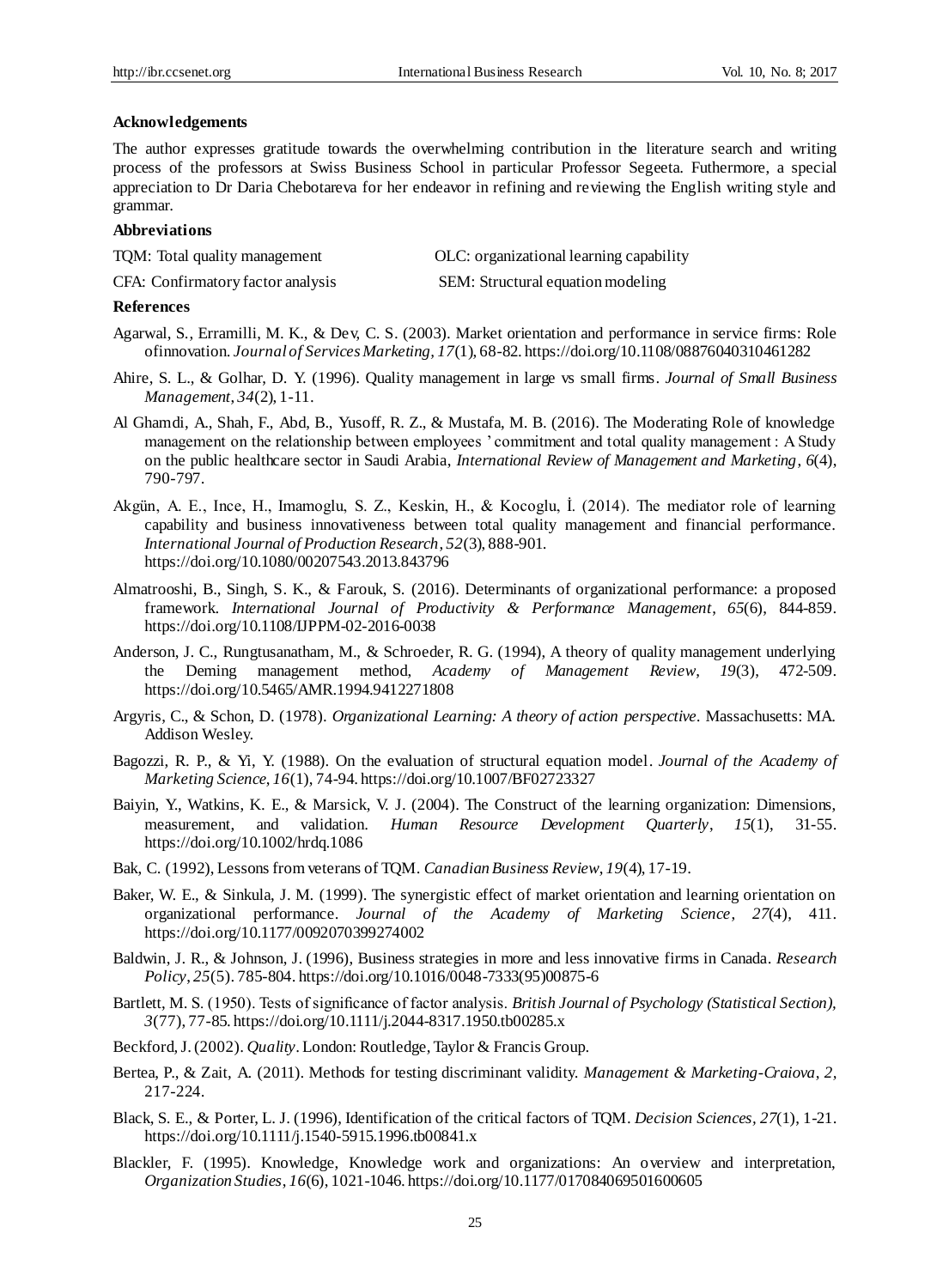- Bontis, N., Crossan, M. M., & Hulland, J. (2002), Managing an organizational learning system by aligning stocks and flows. *Journal of Management Studies*, *39*(4), 437-469. https://doi.org/10.1111/1467-6486.t01-1-00299
- Brown, T. (2015). *Confirmatory Factor Analysis for Applied Research*, (2<sup>nd</sup> ed.), New York, NY: The Guilford Press.
- Cangur, S., & Ercan, I. (2015). Comparison of model fit indices used in structural equation modeling under multivariate normality. *Journal of Modern Applied Statistical Methods, 14*(1), 152-167.
- Chen, F. (2007). Sensitivity of goodness of fit indexes to lack of measurement invariance. Structural equation modeling, 14(3), 464-504. https://doi.org/ 10.1080/10705510701301834
- Crosby, P. B. (1996). *Quality is Free*, New York, NY: McGraw-Hill.
- Crossan, M. M., Lane, H. W., & White, R. E. (1999). An organizational learning framework: From intuition to institution. *Academy Of Management Review, 24*(3), 522-537. https://doi.org/10.5465/AMR.1999.2202135
- Dean, J. W., & Bowen, D. E. (1994). Management theory and total quality: Improvingresearch and practice through theory development. *Academy o f Management Review, 19*(3), 392-418.
- Delaney, J. T., & Huselid, M. A. (1996). The impact of human resource management practices on organizational performance. *Academy of Management Journal*, *39*(4), 949-969. https://doi.org/10.2307/256718
- Deming, W. E. (1986). *Out of crisis*, Centre for Advanced Engineering Study. Massachusetts Institute of Technology, Cambridge, MA.
- Demirbag, M., Tekinkus, L., Tatoglu, E., & Zaim, S. (2006). TQM and market orientation's impact on SMEs' performance*. Industrial Management & Data Systems*, *106*(8), 1206-1228. https://doi.org/:10.1108/02635570610710836
- Dubey, R., & Gunasekaran, A. (2015). Exploring soft TQM dimensions and their impact on firm performance: some exploratory empirical results. *International Journal of Production Research*, *53*(2), 371-382. https://doi.org/10.1080/00207543.2014.933909
- Easterby-Smith, M., Araujo, L., & Burgoyne, J. (1999). Organizational learning and the learning organization: Developments in theory and practice, Sage, London.
- Easterby-Smith, M., & Lyles, M. A. (2011). The evolving field of organisational learning and knowledge management. In M. Easterby-Smith & M. A. Lyles (Eds.), *Handbook of organizational learning & knowledge management*. Chichester: Wiley.
- Evans, J. R., & Lindsay, W. M. (1996). *The management and control of quality*. Minnesota: MN. West Publishing Company.
- Flyyn, B. B., Schroder, R. G., & Sakakibara, S. (1994). A framework for quality managementresearch and an associated measurement instrument. *Journal ofOperations Management*, *11*(4), 339-366. https://doi.org/10.1016/S0272-6963(97)90004-8
- Fornell, C., & Larcker, D. F. (1981). Evaluating structural equation models with unobservable variables and measurement error. *Journal of Marketing Research, 18*(1), 39-50. https://doi.org/10.2307/3151312
- Greenley, G. E. (1995). Market orientation and company performance: empirical evidence from UK companies. *British journal of management, 6*(1), 1-13. https://doi.org/ 10.1111/j.1467-8551.1995.tb00082.x
- Gujarati, D. N. (1995). *Basic econometrics*. New York, NY: McGraw-Hill.
- Guo, C. (2002). Market orientation and business performance: A framework for service organization. *European Journal o f Marketing, 36*(9-10), 1154-1163. https://doi.org/10.1108/03090560210437389
- Guță, A. L. (2014). Measuring organizational learning. Model testing in two Romanian universities. *Management & Marketing Challenges for the Knowledge Society*, 9(3), 253-282.
- Hao, Q. M., Kasper, H., Muehlbacher, J., Wei, W. W., Hao, Q. M., Kasper, H., & Muehlbacher, J. (2012). How does organizational structure influence performance through learning and innovation in Austria and China? *Chinese Management Studies*, *6*(1), 36-52. https://doi.org/10.1108/17506141211213717
- Hoang, D. T., Igel, B., & Laosirihongthong, T. (2006). The impact of total quality management on innovation: findings from a developing country. *International Journal o f Quality and Reliability Management*, *23*(9), 1092-1117. https://dx.doi.org/10.1108/02656710610704230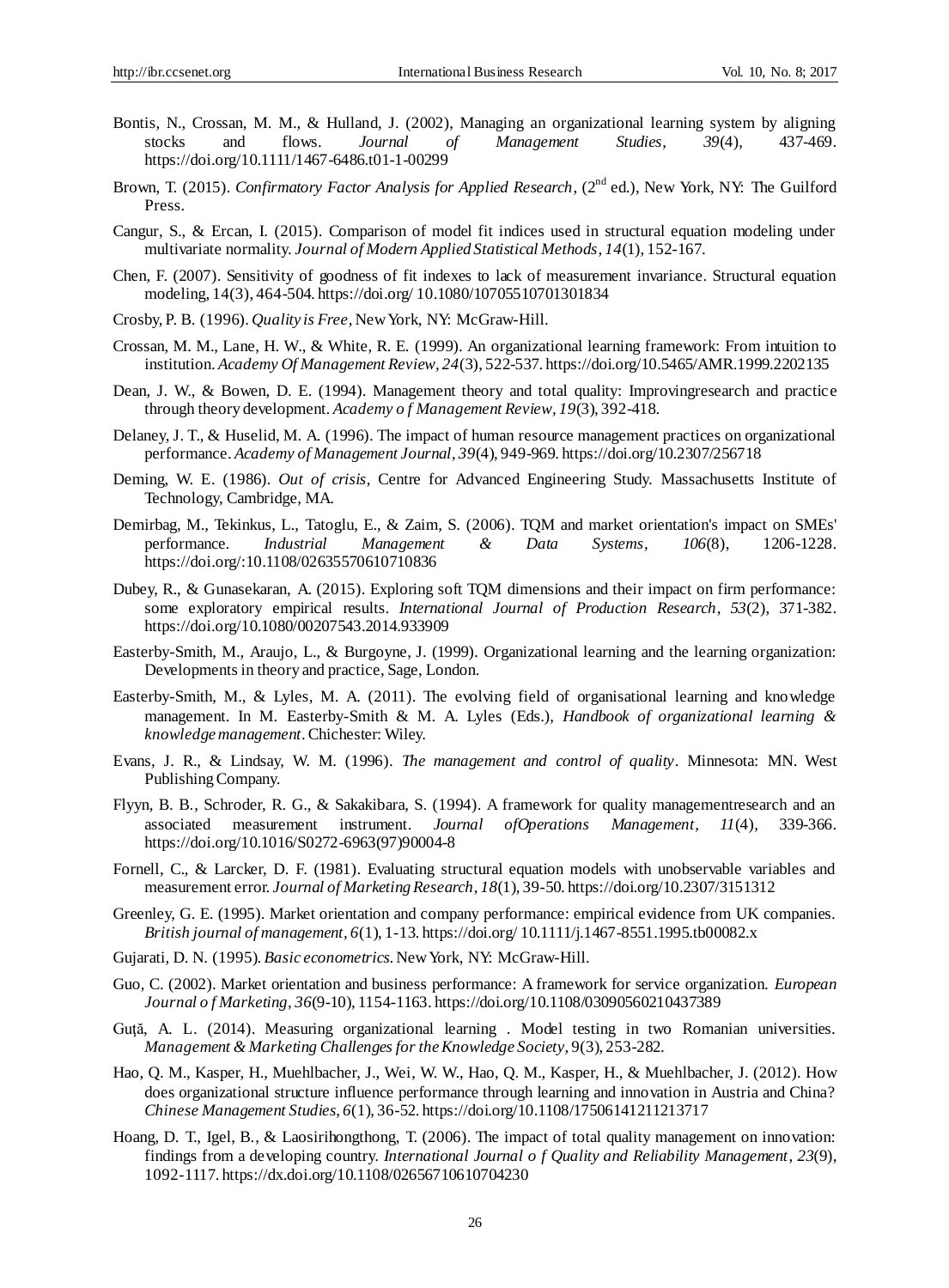- Hooley, G. J., Greenley, G. E., Cadogan, J. W., & Fahy, J. (2005). The performance impact of marketing resources. *Journal of Business Research*, *58*(1), 18-27. https://doi.org/10.1016/S0148-2963(03)00109-7
- Hoyle, R. H., & Panter, A. T. (1995). Writing about structural equation models. In R. H. Hoyle (Ed.), *Structural equation modeling: Concepts, issues, and applications.* Thousand Oaks, CA: Sage Publications.
- Huber, G. P. (1991). Organizational learning: The contributing processes and the literatures.*Organization Science*, *2*(1), 88-115. https://doi.org/10.1287/orsc.2.1.88
- Hult, G. T. M., & Ferrell, O. C. (1997). Global organizational learning capacity in purchasing: Construct and measurement. *Journal of Business Research*, *40*(2), 97-111. https://doi.org/10.1016/S0148-2963(96)00232-9
- Hung, R. Y. Y., Lien, B. Y. H., Yang, B., Wu, C. M., & Kuo, Y. M. (2011). Impact of TQM and organizational learning on innovation performance in the high-tech industry. *International Business Review*, *20*(2), 213-225. https://doi.org/10.1016/j.ibusrev.2010.07.001
- Jiménez-Jiménez, D., Martinez-Costa, M., Martínez-Lorente, A. R., & Rabeh, H. A. D. (2015). Total quality management performance in multinational companies A learning perspective. *TQM Journal*, *27*(3), 328-340. https://doi.org/10.1108/TQM-01-2014-0002.
- Jöreskog, K. G.,& Sörbom, D. (1996). LISREL 8 User's Reference Guide, Scientific Software International, Chicago.
- Juran, J. M. (1988). *Juran on planning for quality*, New York, NY: Free Press.
- Jyothibabu, C., Farooq, A., & Pradhan, B. B. (2010). An integrated scale for measuring an organizational learning system. *Learning Organization*, *17*(4), 303-327. https://doi.org/10.1108/09696471011043081
- Kaiser, H. F. (1974). An index of factorial simplicity. *Psychometrika*, *39*(1), 31-36. https://doi.org/10.1007/BF02291575
- Kline, R. B. (2011). *Principles and practice of structural equation modeling*, (3rded.) New York, NY: The Guilford Press.
- Kolb, D. A. (1984). *Experiential learning: Experience as the source of learning and development*. New Jersey: Prentice Hall.
- Lam, S. Y., Lee, V. H., Ooi, K. B., & Lin, B. (2011). The relationship between TQM, learning orientation and market performance in service organisations: An empirical analysis. *Total Quality Management & Business Excellence*, *22*(12), 1277-1297. https://doi.org/10.1080/14783363.2011.631337
- Lau, R. S. M., & Anderson, C. A. (1998). A three-dimensional perspective of total quality management, *International Journal of Quality and Reliability Management, 15*(1), 85-98. https://doi.org/10.1108/02656719810199277
- Lee, N., & Cadogan, J. W. (2013). Problems with formative and higher-order reflective variables. *Journal of Business Research*, *66*(2), 242-247. https://doi.org/10.1016/j.jbusres.2012.08.004
- Lee, H. H., & Lee, C. Y. (2014). The effects of total quality management and organisational learning on business performance: evidence from Taiwanese insurance industries. *Total Quality Management & Business Excellence*, *25*(9-10), 1072-1087. https://doi.org/10.1080/14783363.2013.814291
- Lewin, K. (1946). Action research and minority problems. *Journal of social issues*, *2*(4), 34-46. https://doi.org/10.1111/j.1540-4560.1946.tb02295.x
- Lin, B., Ogunyemi, F. (1996). Implications of total quality management in federal services: The US experience. *International Journal of Public Sector Management*, *9*(4), 4-11. https://doi.org/10.1108/09513559610128654
- Lloria, M. B., & Moreno-Luzon, M. D. (2014). Organizational learning: Proposal of an integrative scale and research instrument. *Journal of Business Research*, *67*(5), 692-697. https://doi.org/10.1016/j.jbusres.2013.11.029
- MacCallum, R. C., Browne, M. W., & Sugawara, H. M. (1996). Power analysis and determination of sample size for covariance structure modeling. *Psychological methods*, *1*(2), 130-149. https://doi.org/10.1037/1082-989X.1.2.130
- Mahmood, S., Qadeer, F., & Ahmad, A. (2015). The role of organizational learning in understanding relationship between total quality management and organizational performance. *Pakistan Journal of Commerce &*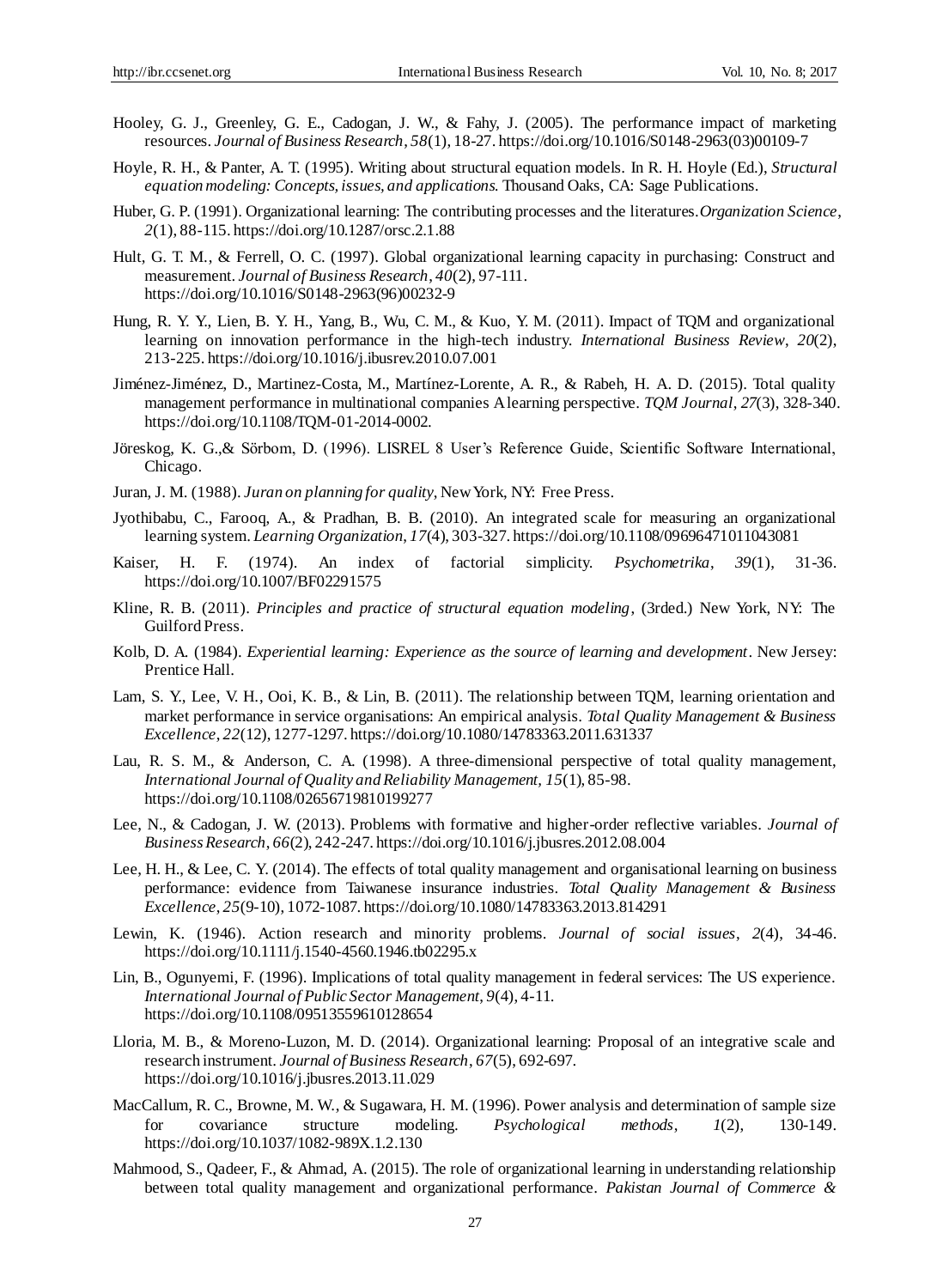*Social Sciences*, *9*(1), 282-302.

- March, J. G. (1991). Exploration and exploitation in organizational learning. *Organization science*, 2(1), 71-87. https://doi.org/10.1287/orsc.2.1.71
- Mart nez-Costa, M., & Jiménez-Jiménez, D. (2008). Are companies that implement TQM better learning organisations? An empirical study. *Total Quality Management & Business Excellence*, *19*(11), 1101-1115. https://doi.org/10.1080/14783360802323446
- Mart nez-Costa, M., & Jimenez-Jimenez, D. (2009). The Effectiveness of TOM The Key Role of Organizational Learning in Small Businesses. *International Small Business Journal*, *27*(1), 98-125. https://doi.org/10.1177/0266242608098348
- McAdam, R., Leitch, C., Harrison, R., Wang, C. L., Ahmed, P. K., Coronado, R. B., & Antony, J. (1998). Thelinksbetween organisational learning and total quality: a critical review. *Journal of European Industrial Training*, *22*(2), 47-56. https://doi.org/10.1108/03090599810204299
- Morales, V. J., Montes, F. J., & Jover, A. J. (2007). Influence of personal mastery on organizational performance through organizational learning and innovation in large firms and SME. *Technovation*, *27*(9), 547-568. https://doi.org/10.1016/j.technovation.2007.02.013
- Mosadeghrad, A. M. (2014).Why TQM programmes fail? A pathology approach. *The TQM Journal, 26*(2), 160-187. https://doi.org/10.1108/TQM-12-2010-0041
- Munizu, M. (2013). The Impact of total quality management practices towards competitive advantage and organizational performance: Case of fishery industry in South Sulawesi Province of Indonesia. *Pakistan Journal of Commerce and Social Sciences, 7*(1), 184-197.
- Neve, T. O. (2015). *Eight Steps to Sustainable Organizational Learning: How to Tackle Search and Transfer Barriers*. https://doi.org/10.1007/978-3-319-15937-9 ISSN
- Nonaka, I. (1994). A dynamic theory of organizational knowledge creation*. Organization Science, 5*(1), 14-37. https://doi.org/10.1287/orsc.5.1.14
- Ortenblad, A. (2015). Towards increased relevance: context-adapted models of the learning organization. *Learning Organization*, *22*(3), 163-181. https://doi.org/10.1108/TLO-06-2014-0027
- Podsakoff, P. M., MacKenzie, S. B., Lee, J., & Podsakoff, N. P. (2003). Common method biases in behavioral research: A critical review of the literature and recommended remedies. *Journal Of Applied Psychology*, *88*(5), 879-903. https://doi.org/10.1037/0021-9010.88.5.879
- Prajogo, D. I., Power, D. J., & Sohal, A. S. (2004). The role of trading partner relationships in determining innovation performance: An empirical examination. *European Journal of Innovation Management*, *7*(3), 178-186. https://doi.org/10.1108/14601060410549874
- Prajogo, D. I., & Sohal, A. S. (2003). The relationship between TQM practices, quality performance and innovation performance. *The International Journal Of Quality Reliability Management, 20*(8), 901-918. https://doi.org/10.1108/02656710310493625
- Prajogo, D. I., & Sohal, A. S. (2006), The relationship between organization strategy, total quality management (TQM), and organization performance – the mediating role of TQM. *European Journal of Operational Research*, *168*(1). 35-50. https://doi.org/10.1016/j.ejor.2004.03.033
- Panayides, P. M. (2007). The impact of organizational learning on relationship orientation, logistics service effectiveness and performance.*Industrial Marketing Management*, *36*(1), 68-80. <https://doi.org/10.1016/j.indmarman.2005.07.001>
- Rampersad, H. K. (2003). *Total performance scorecard: Redefining management to achieve performance with integrity*. Amsterdam ; Butterworth-Heinemann. https://doi.org/10.1016/b978-0-7506-7714-1.50007-1
- Richard, P. J., Devinney, T. M., Yip, G. S., & Johnson, G. (2009). Measuring organizational performance: Towards methodological best price. *Journal of Management, 35*(3), 718-804. https://doi.org/10.1177/0149206308330560
- Santos-Vijande, M. L., López-Sánchez, J. Á., & Trespalacios, J. A. (2012). How organizational learning affects a firm's flexibility, competitive strategy, and performance. *Journal of Business Research*, *65*(8), 1079-1089. https://doi.org/10.1016/j.jbusres.2011.09.002
- Schinka, J. A., Velicer, W., Weiner, F., & Irving, B. (2003). *Handbook of psychology: Research methods in*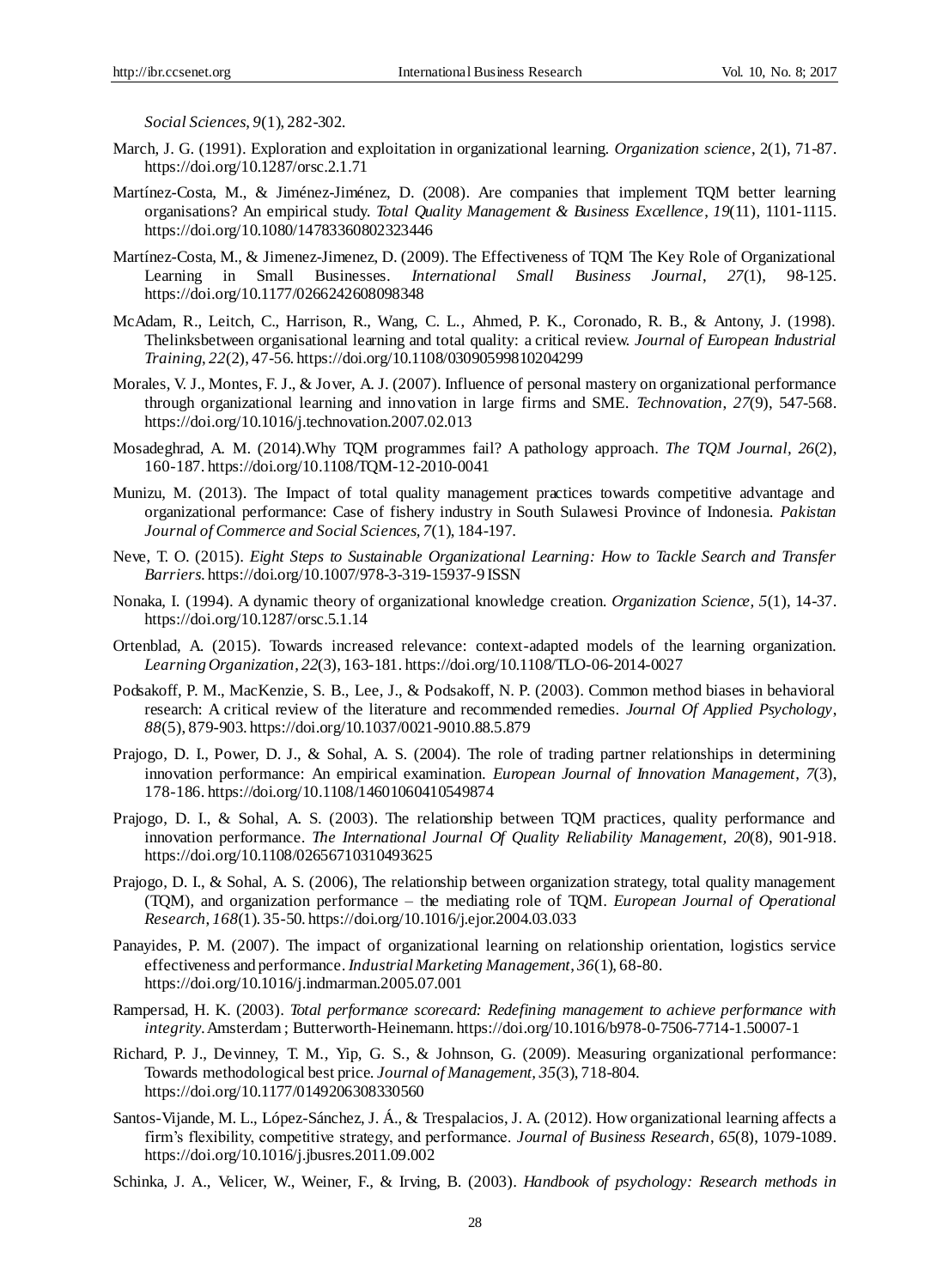*psychology*, John Wiley and Sons.

- Senge, P. M. (1992). *The Fifth Discipline: The Art and practice of the learning organization*, London, Century Business.
- Shea, T., Cooper, B. K., De Cieri, H., & Sheehan, C. (2012). Evaluation of a perceived organisational performance scale using Rasch model analysis. *Australian Journal of Management*, *37*(3), 507-522. https://doi.org/ 10.1177/0312896212443921
- Shropshire, J., & Kadlec, C. (2012). Where are you going? A comparative analysis of job and career change intentions among USA it workers. *Journal of Internet Banking and Commerce*, *17*(2), 1-20. https://doi.org/10.1002/job
- Sitkin, S. B, Sutcliffe, K. M., & schueder, R. G. ( 1994). Distinguishing control from learning in total quality management: a contingency perspective. *Academy of Management Review*, *19*(3), 537-564. https://doi.org/10.5465/AMR.1994.9412271813
- Singh, R. M., & Gupta, M. (2014). Knowledge management in teams: empirical integration and development of a scale 1 36728. *Journal of Knowledge Management*, *18*(4), 777-794. https://doi.org/10.1108/JKM-11-2013-0450
- Slater, S. F., & Narver, J. C. (1995). Market orientation and the learning organization. *Journal of Marketing*; *59*(3), 63-74.
- Hongyi, S., Kario, H., & Wenbin, N. (2008). The empirical relationship among organizational learning, continuous improvement and performance improvement. *International Journal of Learning and Change*, *3*(1), 110-124. https://doi.org/10.1504/IJLC.2008.018871
- Terziovski, M., & Samson, D. (1999). The link between total quality management practice and organizational performance. *International Journal of Quality & Reliability Management, 16*(3), 226-237. https://doi.org/10.1108/02656719910223728
- Their, S. (2000). *Att leda l€arande och f€or€andring*. Helsingfors: Pro Futura Ab Oy.
- Thorpe, R., & Holloway, J. (2000). *Performance management: Multidisciplinary perspectives*, Palgrave Mcmillan. <https://doi.org/10.1057/9780230288942>
- Tippins, M. J., & Sohi, R. S. (2003). IT competency and firm performance: Is organizational learning a missing link? *Strategic Management Journal*, *24*(8), 745-761. https://doi.org/10.1002/smj.337
- Trussler, S. (1998). The rules of the game. *Journal of Business Strategy*, *19*(1), 16-19. https://doi.org/10.1108/eb039904
- Vorhies, D. W., & Morgan, N. A. (2003). A Configuration Theory Assessment of Marketing Organization Fit with Business Strategy and Its Relationship with Marketing Performance. *Journal of Marketing*, *67*(1), 100-115. https://doi.org/10.1509/jmkg.67.1.100.18588
- Wall, T. D., Michie, J., Patterson, M., Wood, S. J., Sheehan, M., Clegg, C. W., & West, M. (2004). On the validity of subjective measures of company performance. *Personnel Psychology, 57*(1), 95-117. https://doi.org/10.1111/j.1744-6570.2004.tb02485.x
- Weerawardena, J., O'Cass, A., & Julian, C. (2006). Does industry matter? Examining the role of industry structure and organizational learning in innovation and brand performance. *Journal of Business Research*, *59*(1), 37-45. https://doi.org/10.1016/j.jbusres.2005.02.004
- Yoram, M. A. B., Rami, S., & Zvi, M. (1997). Organizational learning mechanisms and continuous improvement: A longitudinal study. *Journal of Organizational Change Management*, *10*(5), 426-446. https://doi.org/10.1108/09534819710177530
- Zahay, D., & Griffin, A. (2004). Customer learning processes, Strategy selection, and performance in business-to-business service firms. *Decision Sciences*, *35*(2), 169-203. https://doi.org/10.1111/j.00117315.2004.02338.x
- Zairi, M. (2013). TheTQM legacy Gurus' contributions and theoretical impact. *The TQM Journal*, *25*(6), 659-676. https://doi.org/10.1108/TQM-06-2013-0069
- Zeitz, G., Johannesson, R., & Ritchie Jr., J. E. (1997). An employee survey measuring total quality managementpractices and culture. *Group & Organization Management*, *22*(4), 414-444. https://doi.org/10.1177/1059601197224002